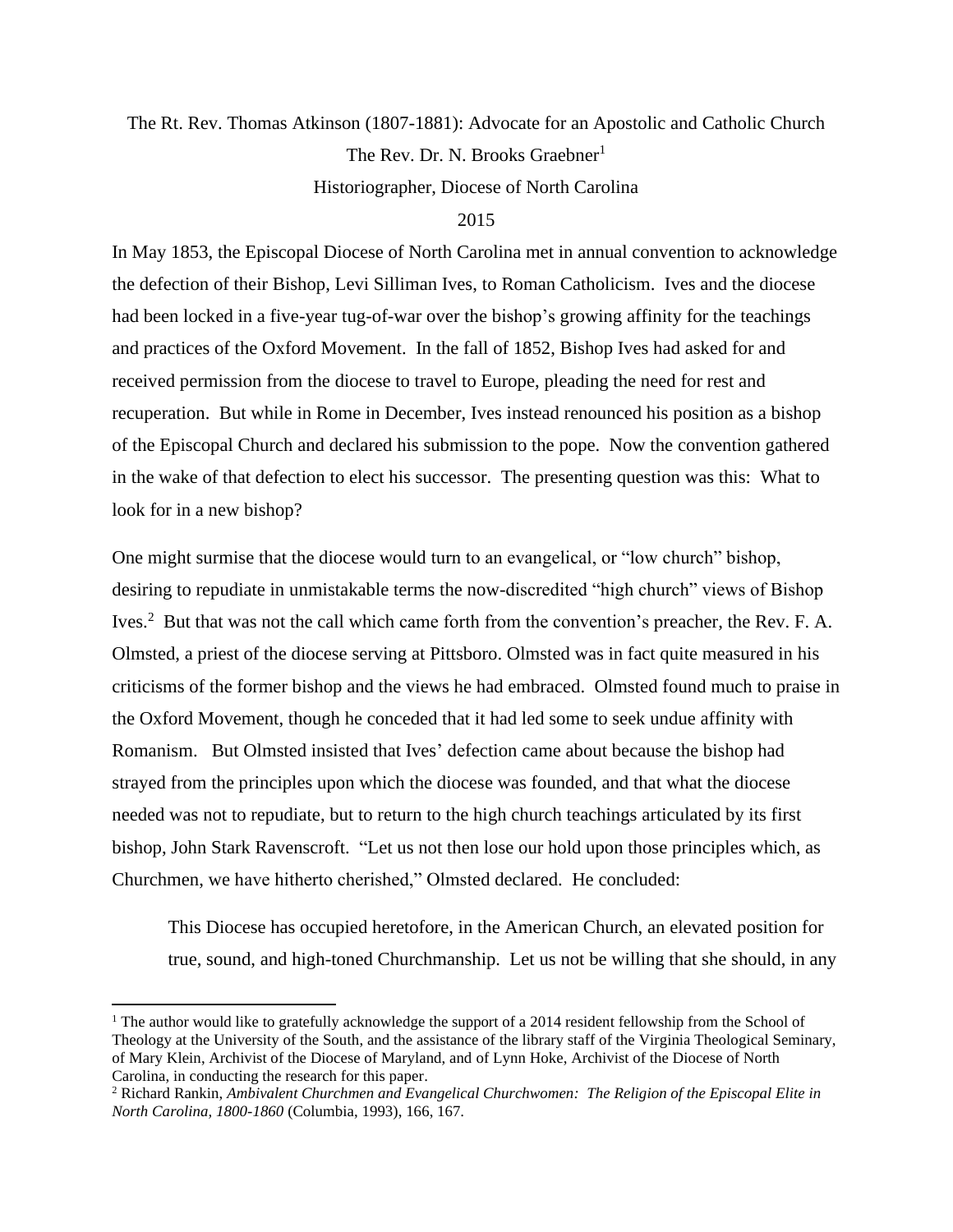way, fall back from it. Let us abide steadfast by those principles upon which alone it has ever flourished, turning aside from them neither to the right hand nor to the left. Let us hope that the impress stamped upon it by its first Bishop, the lamented Ravenscroft, will remain ineffaceable. Ever blessed be the memory of that true-hearted man and noble Bishop! And may God raise up to sit in his See, one worthy to be his successor; one who shall be to us "the repairer of the breach, the restorer of paths to dwell in."<sup>3</sup>

The clergy decided upon the Rev. Thomas Atkinson, D.D., of Baltimore. The laity quickly acceded to the clergy's choice.<sup>4</sup>

What kind of man had the diocese chosen? Had they, in fact, chosen a worthy successor to Ravenscroft? Born in 1807, Thomas Atkinson was a Virginia native who practiced law before entering the ministry. From 1837 to 1843 he served parishes in Norfolk and Lynchburg, Virginia, and for the next decade he served parishes in Baltimore, Maryland.

Maryland in the 1840s had a high church bishop, William Whittingham, though the diocese itself drew from both the low and high church parties. During Atkinson's tenure in Baltimore, there were several notable clashes between Bishop Whittingham and some of the more evangelical clergy who resisted his leadership. One of the clergy of the diocese went so far as to refuse to let Bishop Whittingham celebrate Holy Communion when he came for his parish visitation. This issue was finally resolved in the bishop's favor by action of the 1850 General Convention, which established the bishop's canonical right to celebrate in any parish of his diocese as part of his visitation. Another member of the clergy ran afoul of Bishop Whittingham by conducting an abbreviated Prayer Book service in a Methodist Church after the bishop had specifically prohibited him from doing so. In both these cases, Atkinson was among those who stood with his bishop and helped to craft the written defense of the bishop's positions before diocesan convention. 5 Indeed, Atkinson's 1843 decision to leave Virginia for Maryland was, in part at

<sup>&</sup>lt;sup>3</sup> Journal of the 37<sup>th</sup> Annual Convention of the Protestant Episcopal Church in the State of North Carolina (1853): 78, 79. Hereinafter abbreviated *NCDJ*.

<sup>4</sup> *NCDJ,* 37th (1853): 45*.*

<sup>5</sup> *Journal of the 62nd Annual Convention of the Protestant Episcopal Church in Maryland* (1850): 51-55; *Journal of the 64th Annual Convention of the Protestant Episcopal Church in Maryland* (1852): 30-32.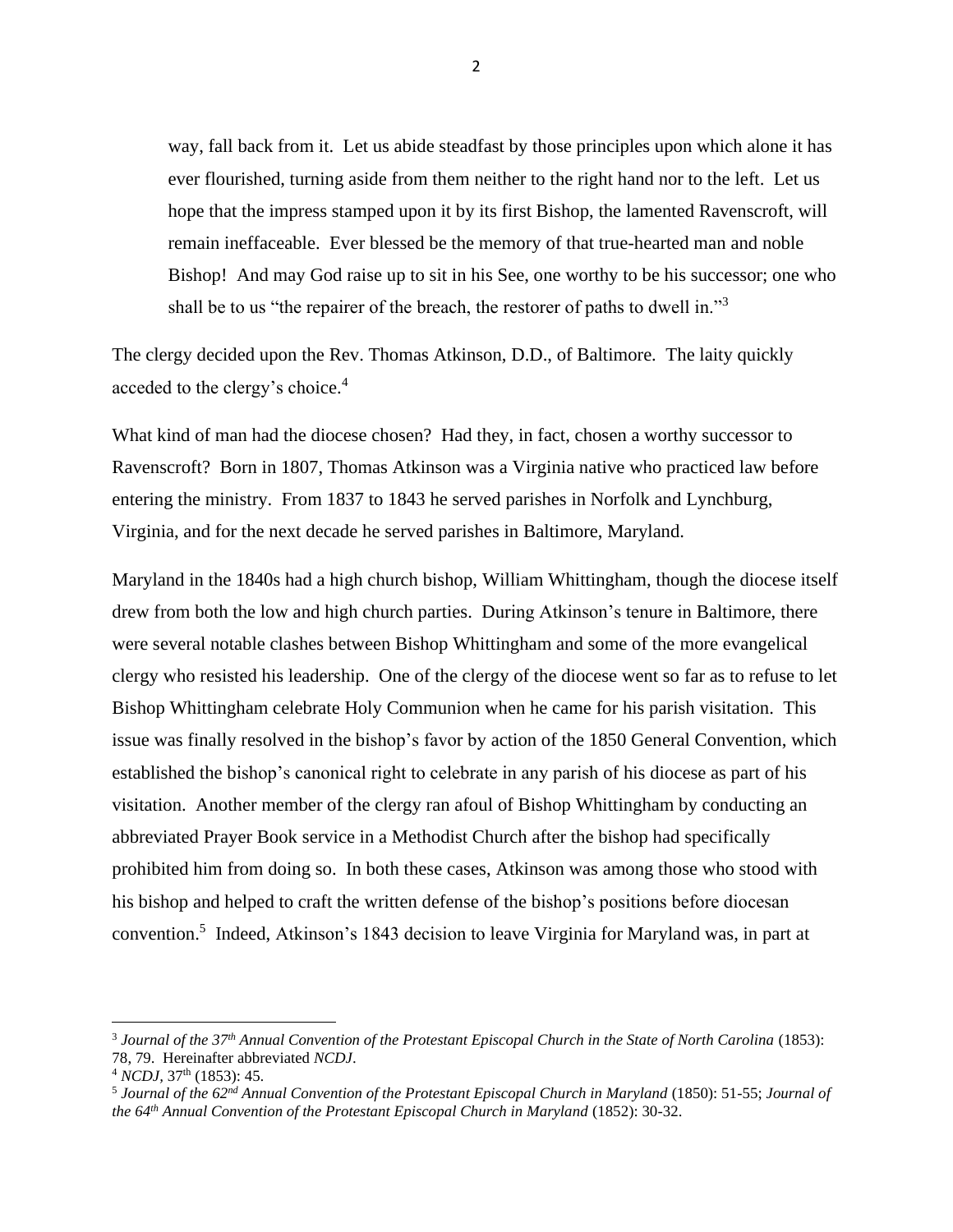least, prompted by the fact that Atkinson did not see eye-to-eye with the decidedly low church Bishop Meade of Virginia and found Maryland more congenial.<sup>6</sup>

Yet Bishop Whittingham, when asked to describe Atkinson's churchmanship, refused to call him "high church." In a candid and confidential letter written to a friend in the diocese of New York who was inquiring of Atkinson's suitability as a candidate for bishop in that state, Whittingham declared of Atkinson:

He is not to be classed in what is commonly known as a 'high Churchman.' In some respects he is yet in a state of transition. In others (e.g. in cooperation with the supporters of the American Bible Society) he is decidedly, and as I suppose without much prospect of change, averse to the policy of Bishop Hobart. His great intimacy and cordial friendship with the Bp. of Virginia (though he decidedly differs from that Bishop in many very important matters of principle and policy, yet) perhaps in large degree without his consciousness, still sways him, and would, I fear, sway him still more if thrown into a place of such fearful responsibility and great difficulty, as the presidency over a mass of such discordant materials as make up the Clergy and Laity of New York.<sup>7</sup>

Whittingham's remarks suggest that Atkinson could not be neatly classed with either the high church or low church parties, as the Bishop understood them. The specific issue which troubled Whittingham and prevented him from placing Atkinson squarely in the high church camp was Atkinson's support of the American Bible Society. Writing to another friend in New York, Whittingham was even more pointed in his criticism of Atkinson on this score: "To my great regret, and the Extreme annoyance . . . of not a few of his brethren in the diocese, he does [attend the meetings and promote the interests of the American Bible Society] and that after remonstrances, (not authoritative and official, to be sure, but though in a kind and brotherly way, yet warm and earnest) by his bishop."<sup>8</sup>

<sup>6</sup> George E. DeMille, *The Catholic Movement in the American Episcopal Church* (Philadelphia, 1950), 50.

<sup>&</sup>lt;sup>7</sup> William R. Whittingham to J. Taylor, 18 November 1850. Atkinson Papers, Archives of the Episcopal Diocese of Maryland.

<sup>8</sup> William R. Whittingham to R.B. Van Kleek, 31 October, 1850. Atkinson Papers, Archives of the Episcopal Diocese of Maryland.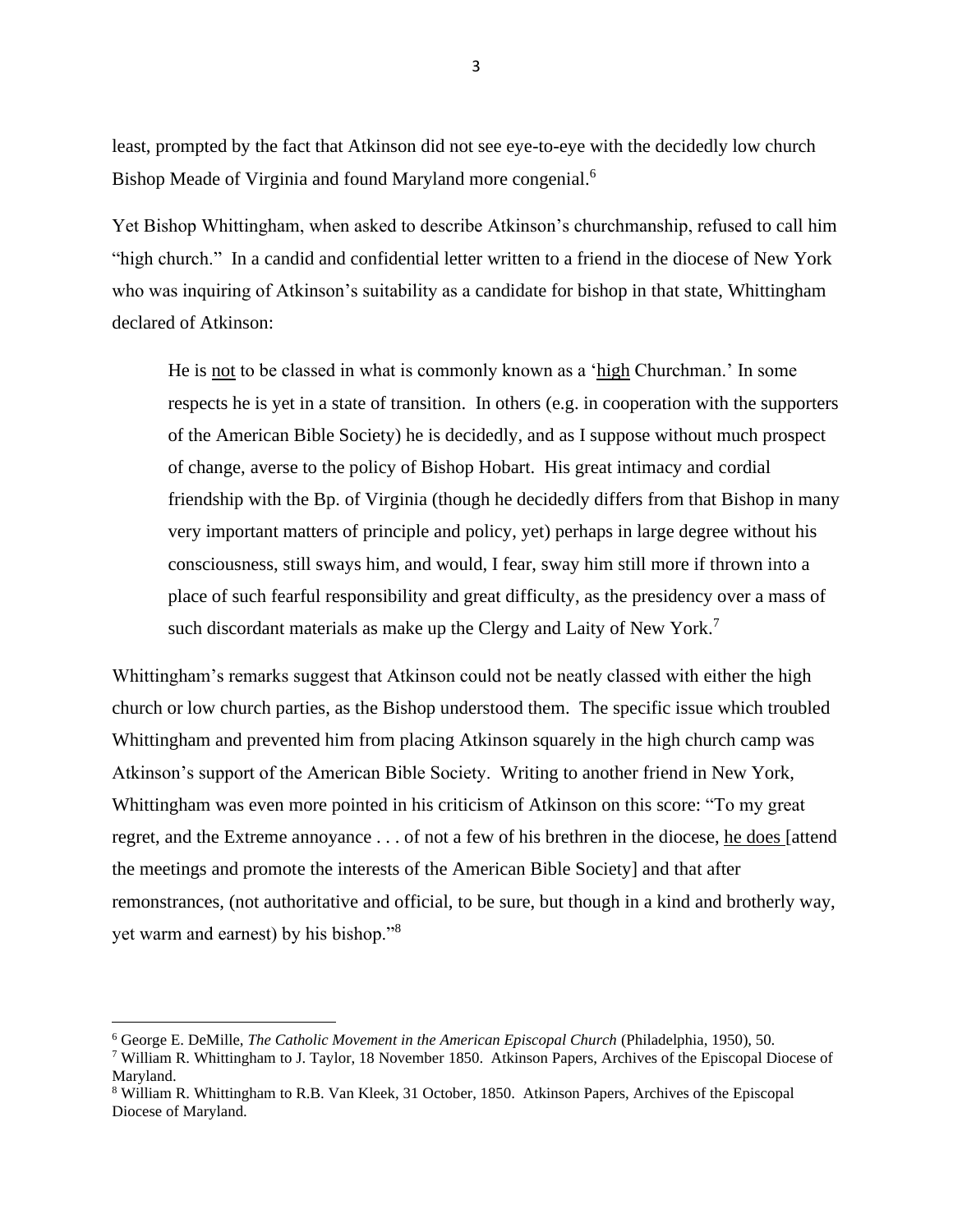For Whittingham, the issue of cooperating with the American Bible Society was a litmus test of true high churchmanship. Opposition to such cooperation was a hallmark of Bishop Hobart's own views, and Ravenscroft had likewise made an issue of it during his North Carolina episcopate.<sup>9</sup> So why did Atkinson break with Bishop Whittingham and the established high church position on this point?

Whittingham conjectured that Atkinson was still under the sway of his Virginia upbringing. But more likely it was not the influence of Bishop Meade so much as the influence of his own family that factored into Atkinson's attitude toward cooperation with other Protestants. Although Atkinson himself was raised in the Episcopal Church, he had siblings who were not. Indeed, three of his brothers were Presbyterians, one of whom would serve as the Presbyterian minister in Raleigh, North Carolina, during the period of Atkinson's episcopate in that state.<sup>10</sup> So Atkinson was not predisposed to express his allegiance to the Episcopal Church in ways that precluded cordial relations with other Protestants.

Moreover, Atkinson embraced a capacious vision of the Church, one which encompassed both the low and high church parties and made room for a range of theological positions. In one of his first published sermons, preached before his home congregation in Baltimore on Thanksgiving Day in 1845, Atkinson expressed gratitude for the way in which the Episcopal Church had averted schism at its 1844 General Convention. At issue were the teachings of the Oxford Movement and its "romanizing tendencies." Atkinson thought it unlikely that significant numbers of Episcopalians would leave their church for Rome, but he did fear that those concerned to safeguard the church from any hint of Rome would cause a division in the ranks, and thereby do great harm to the peace and unity of the Church. What actually transpired, in Atkinson's view, was a free exchange of views which revealed considerable consensus across party lines. The Baltimore rector told his congregation:

<sup>9</sup> For Hobart's opposition to Bible Societies, see Robert Bruce Mullin, *Episcopal Vision/American Reality: High Church Theology and Social Thought in Evangelical America* (New Haven, 1986), 50-59. For Ravenscroft's equally categorical opposition, see Rankin, *Ambivalent Churchmen and Evangelical Churchwomen*, 81.

<sup>10</sup> Marshall DeLancey Haywood, *Lives of the Bishops of North Carolina From the Establishment of the Episcopate in that State Down to the Division of the Diocese* (Raleigh, 1910), 144.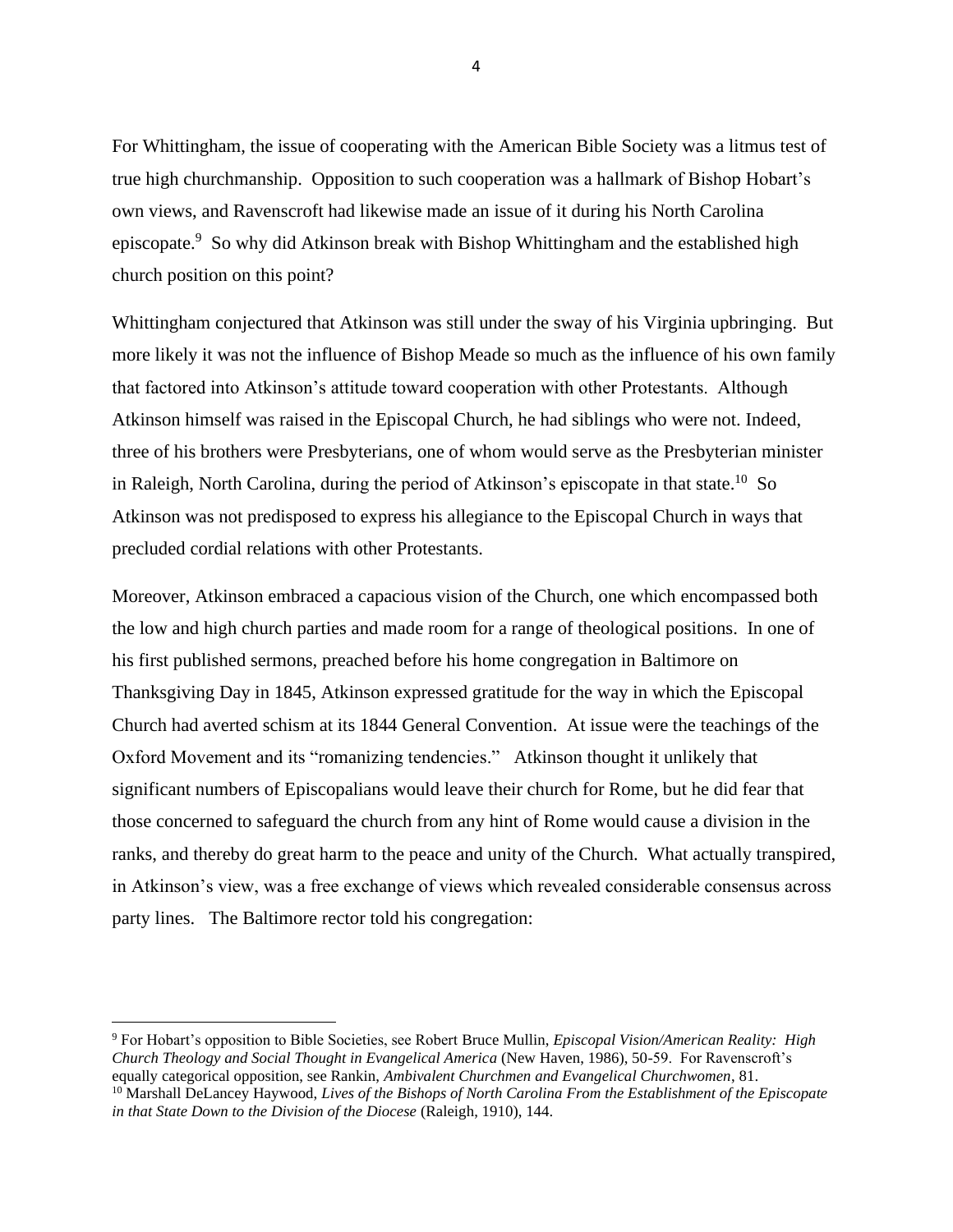No candid man could listen to the debates in the last General Convention without being satisfied that on all essential subjects, the Church is one in doctrine as she is one in order, and that where differences of any magnitude . . . do actually exist, that they are legitimate differences such as result from that liberty wherewith Christ maketh His people free. They result from the very character of the Church itself as being truly Catholic, no shred or fragment stricken off from the body of Christ, and shrinking and narrowing in its isolation, but an integral and living member of that body, capable, consequently, of harmonizing its own constituent parts, and of reconciling unity of faith, with diversity of opinion. It was then made manifest that the Church herself is neither Calvinistic, nor Arminian, that her principles are neither those of the exclusive High-Churchman, nor of the exclusive Low-Churchman, but that Calvinist and Arminian, High-Churchman and Low-Churchman, may all happily and usefully dwell together in her courts, minister at her altars, and be prepared by her disciple for that upper temple, where there is neither error nor discord, but all hearts respond to the same truths, and all voices unite in singing the same song of praise and adoration.<sup>11</sup>

Atkinson, then, might most comfortably be categorized as a "broad churchman," someone who cherished the Episcopal Church precisely because it could accommodate both high and lowchurch points of view and still retain its peace and unity.

Indeed, a closer examination of Atkinson's views suggests a striking alignment with the outlook and agenda of a notable contemporary priest of the Episcopal Church, William Augustus Muhlenberg (1796-1877), whose churchmanship also resisted simple party identification. Muhlenberg was founding rector of the Church of the Holy Communion in New York City, and a man some have called the most influential priest in the  $19<sup>th</sup>$ -century Episcopal Church.<sup>12</sup> Muhlenberg was deeply concerned about what he saw as the elite cultural captivity of the

<sup>11</sup> Thomas Atkinson, *National and Ecclesiastical Blessings. A Sermon, Preached in St. Peter's Church, Baltimore, On Thursday, the 12th day of December, Being the Thanksgiving Day Recommended to be Observed by the Governor of Maryland* (Baltimore, 1845), 12, 13.

<sup>12</sup> David Hein and Gardiner H. Shattuck, Jr. *The Episcopalians* (Westport, 2004), 255-257. On the challenge of defining Muhlenberg's churchmanship, see DeMille, *The Catholic Movement*, 78; Robert W. Prichard, *The Nature of Salvation: Theological Consensus in the Episcopal Church, 1801-73* (Urbana, 1997), 20, 86; and Allen C. Guelzo, *For the Union of Evangelical Christendom: The Irony of the Reformed Episcopalians* (University Park, 1994), 61-65.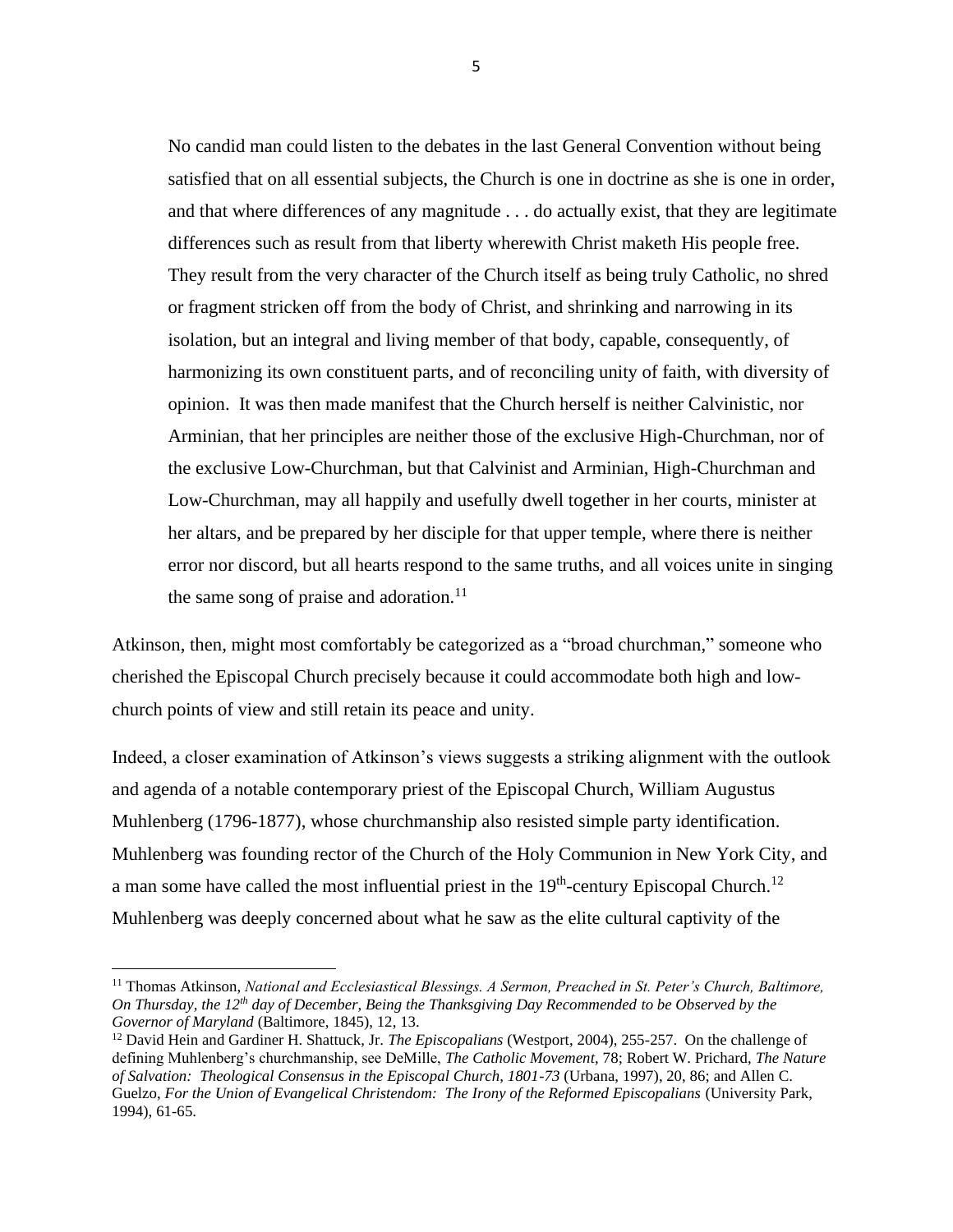Episcopal Church. And to counter the notion that the Episcopal Church catered only to the wealthy, Muhlenberg became an outspoken critic of the practice of paying for churches through pew rents. The rationale for founding the Church of the Holy Communion in 1845 was to build a church that would from its beginning have only free pews, thereby allowing rich and poor to worship together. Muhlenberg was also interested in many of the ritual reforms spawned by the Oxford Movement: gothic architecture, better music, better ornaments, and better furnishings. He had the first vested boys' choir in America, and he took the lead in promoting women's orders in the American church. He also instituted the practice of weekly communion in his aptly-named parish. For these reasons, he has also been called the "real father of ritualism in America."<sup>13</sup>

Muhlenberg adopted the label "Evangelical Catholic" to describe his somewhat eclectic form of churchmanship, as he sought both to heighten and to broaden the church. And in the early 1850s he published a journal under that name, intending thereby to promote harmony within the Church by placing greater emphasis on points of agreement than on points of disagreement. Above all, Muhlenberg was committed to the proposition that Christians had a moral imperative to unite in addressing the needs of the poverty-stricken population of America's teeming cities. To this end, the *Evangelical Catholic* published numerous articles on free churches, free education, free hospitals, sisterhoods, asylums, and charities. But it was not simply class-based exclusion that troubled Muhlenberg. He was equally disturbed by the unwillingness of the Diocese of New York to admit St. Philip's—an African American parish—into union with convention. When the matter was up for debate, Muhlenberg commented sarcastically in the pages of the *Evangelical Catholic*: "Councils of the Catholic Church excluding congregations because of their color. O Marvelous Catholicity!"<sup>14</sup>

Atkinson shared much of Muhlenberg's approach, beginning with the commitment to the catholicity and apostolicity of the Episcopal Church. In his first sermon before his Maryland colleagues, delivered at the 1844 Maryland diocesan convention, Atkinson traced their shared ministerial authority not to a subjective ratification, or sign, given to them as individuals, but

<sup>13</sup> DeMille, *The Catholic Movement*, 77.

<sup>&</sup>lt;sup>14</sup> Alvin W. Skardon, *Church Leader in the Cities: William Augustus Muhlenberg (Philadelphia, 1971), 154, 158.*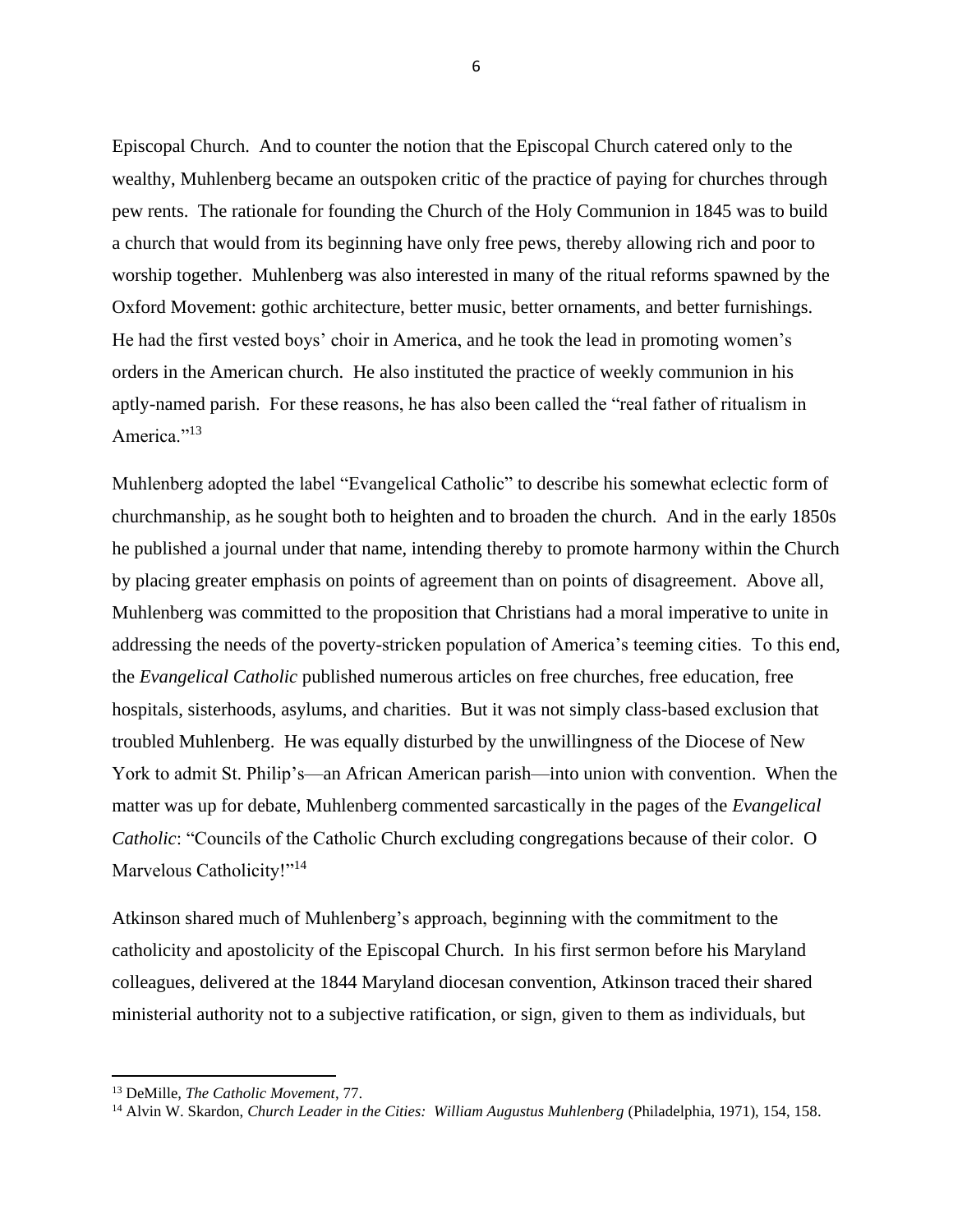rather to the fact that they had received their commission "from those who have been thus authorized, and who have been commended and enabled to transmit their authority to others," namely, from bishops in Apostolic Succession.<sup>15</sup> In asserting the superiority of Anglicanism to Roman Catholicism, Atkinson declared: "Whatever of good Rome has, we have, either actually or potentially, while the inestimable treasures that she has lost we retain. Our unbroken succession from the Apostles is as unquestionable as hers, our ministry certainly not less valid, our Liturgy drawn more entirely from the reservoirs of ancient devotion."<sup>16</sup>

Atkinson could be equally forthright in proclaiming the surpassing virtues of Anglicanism in comparison with contemporary American Protestantism, which he likened to the building of Babel, "where there is a perpetual confusion of tongues, and where the hand of every workman is against his fellow laborer." The people of this country, he declared, "demand in the Church, peace and unity, and they have acuteness enough to see that the necessary conditions of these are authority and stability. They demand, therefore, a Church which man did not make, and which man consequently cannot unmake."<sup>17</sup>

Atkinson's critique of American Protestantism was actually part and parcel of a broader criticism of contemporary American society, namely, that Americans had come to prize personal liberty and private gain more than civic duty and public responsibility. Rather than seeing recent growth and prosperity as sure signs of God's blessing upon the country, Atkinson counseled his Baltimore congregation to regard them as signs of divine forbearance and to brace for judgment to come.<sup>18</sup>

By the same token, Atkinson saw no room for complacency within the Episcopal Church. In words reminiscent of Muhlenberg, Atkinson challenged his Baltimore congregation to embrace a mission beyond its own membership, especially with regard to poor and vulnerable members of society:

<sup>15</sup> Thomas Atkinson, *Authoritative Ministerial Teaching: A Sermon Preached at the Opening of the Convention of the Diocese of Maryland, May 1844* (Baltimore, 1844), 11, 12.

<sup>16</sup> Atkinson, *National and Ecclesiastical Blessings*, 9.

<sup>17</sup> Atkinson, *National and Ecclesiastical Blessings*, 11.

<sup>18</sup> Atkinson, *National and Ecclesiastical Blessings*, 4, 5.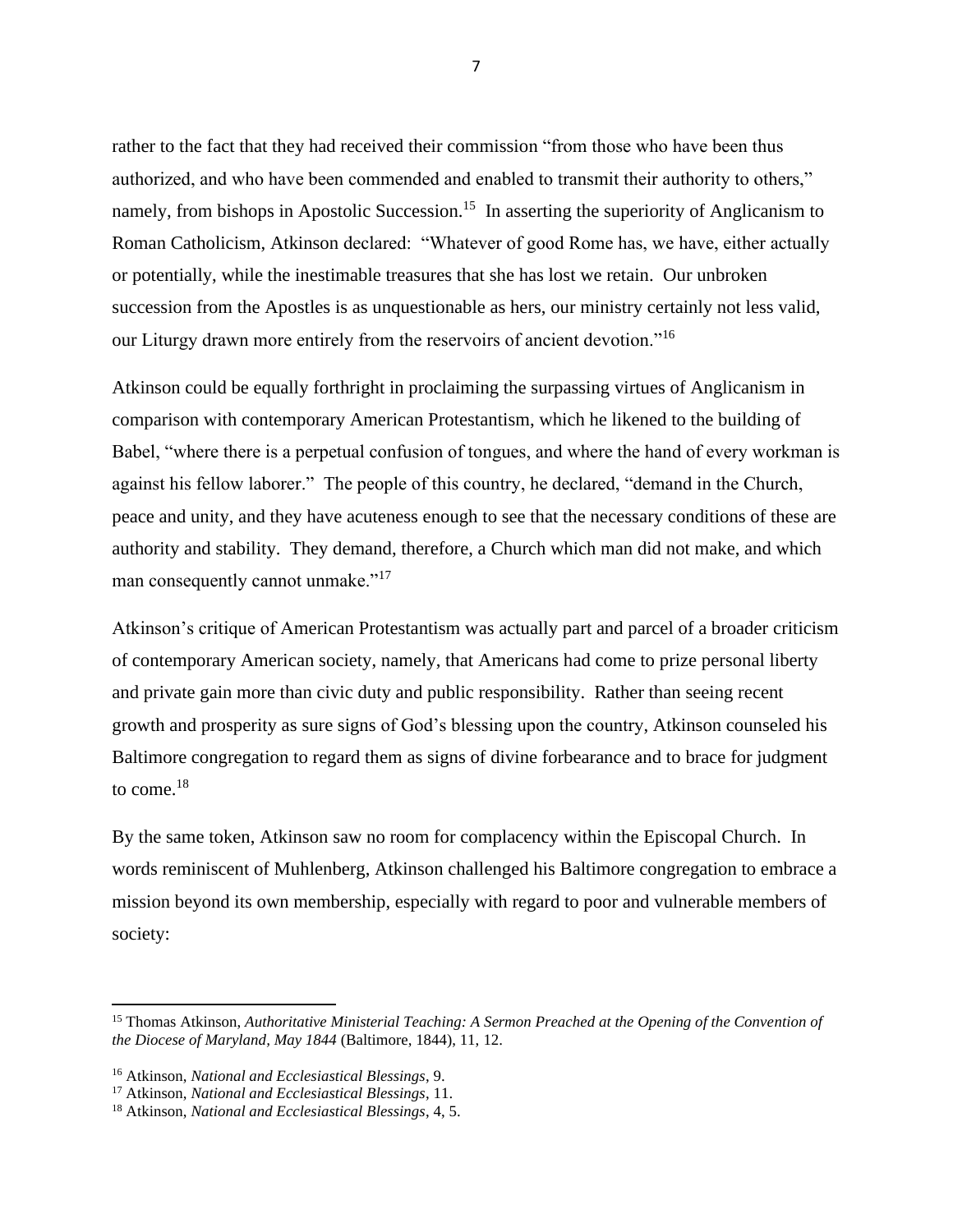A body of Christian believers, such as is accustomed to assemble within these walls, numerous, wealthy, influential, must not only provide for themselves a suitable house of worship, but must 'remember the words of the Lord Jesus, that it is more blessed to give than to receive.' They must have schools for the instruction of the young, not only on Sundays, but throughout the week . . . . A Church without schools, is like a dwelling house without a nursery, a token of barrenness and an omen of extinction. . . . Again, such a Church ought to have those adjuncts which the spirit of the Gospel has ever caused to grow up in the spots which the Gospel visits and fertilizes—asylums for orphanage, for desolate old age, for unfriended sickness. Such as these are the fruits of faith, where the Gospel is truly preached, truly received, and truly followed. Such as these are necessary to make this Church and any Church a mirror in which to see reflected the life and character of the Lord, to Whom it is dedicated, and Whose glory it is established to set forth.<sup>19</sup>

Also in keeping with Muhlenberg's outlook was Atkinson's declaration that such beneficence would strengthen the internal unity of the Church and commend it to society at large.<sup>20</sup>

The kind of vigor Atkinson expected from his congregation, he himself expended. One of Whittingham's goals upon becoming the Bishop of Maryland in 1840 was to start a mission congregation in the heart of Baltimore. But Whittingham had no success in eliciting support for this venture from the three established Baltimore parishes: Christ Church, St. Paul's, and St. Peter's. According to the bishop, the three formed a 'magic triangle' which, he opined, operated as magic circles were said to operate in days of yore, "to the paralyzation of the energies of all within it." That state of lethargy persisted until Atkinson, then St. Peter's rector, personally put forth the "zeal, energy, enterprise and unwearied perseverance" to make it a reality. Thus Grace Church, Baltimore, was organized in 1850 and opened for public worship, with Atkinson as the

<sup>19</sup>Thomas Atkinson, *Reverence Due to the House of God: A Sermon Preached at the Consecration of Grace Church Baltimore, On Thursday, October 30, 1856* (Baltimore, 1856), 16.

<sup>&</sup>lt;sup>20</sup> Thomas Atkinson, "Lecture on Guilds" (n.d.), 31-35. Unpublished Manuscript, Archives of the Episcopal Diocese of Maryland.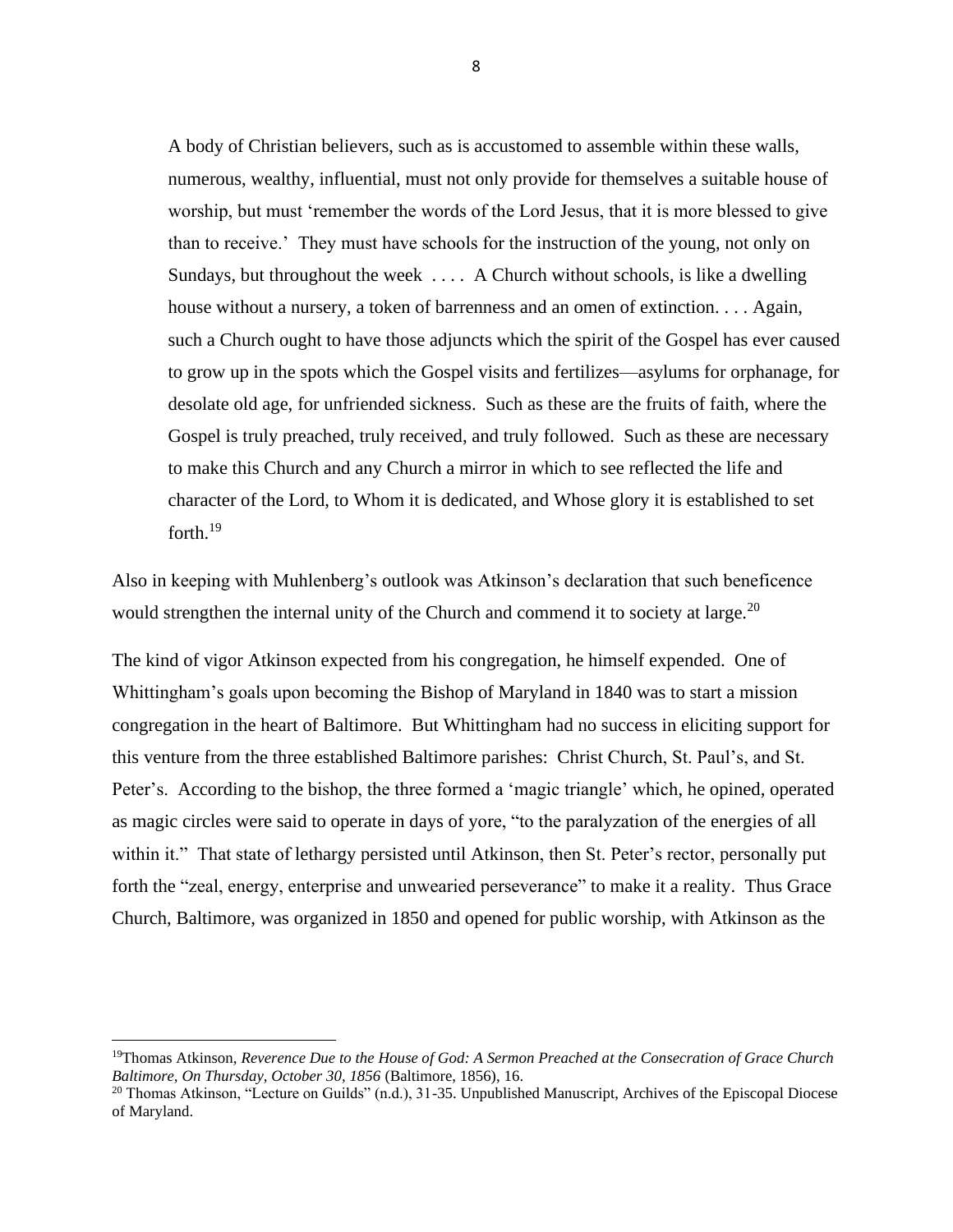first rector, in December  $1852<sup>21</sup>$  In less than six months of taking his new post, he would be elected Bishop of North Carolina and consecrated in October of that year.

Atkinson's first major address as bishop was the "Primary Charge" he issued to his clergy at the 1855 diocesan convention, eighteen months after becoming bishop. "A charge," as historian Diana Butler Bass has explained, is a "special sermon preached by the bishop and devoted to some topic of particular concern to him or his diocese," and a first charge "sets the tone for a new episcopate."22

Atkinson began his charge with a recapitulation of all the commendable and distinctive features of the Episcopal Church: her adherence to the teachings and practices of the Primitive Church, her catholic and ancient creeds, her time-honored liturgy, the authority and validity of her ministry, the efficacy of her sacraments, and her publication of Holy Scripture in the language of the people. Hearers eager for the bishop to sound the distinctive notes of high churchmanship could have asked for nothing sweeter.<sup>23</sup>

But Atkinson coupled these paeans with a call for reform. As he had once preached to his congregation in Baltimore, so he now preached to his diocese, namely, that the mission of the Church cannot be restricted to the "higher and more educated and refined class:"

Rather, the function of the Church, and of every part of the Church, is not to recognize and thereby to sanction and to perpetuate divisions, but to heal them; to unite men; to bring together high and low, rich and poor, bond and free. Every true branch of the Church of Christ must aim at carrying the Gospel to all men within the territory which is its appointed field of labor, and of all men, especially to the poor . . . Just so far then as a Church fails to reach the mass of society, and especially the poor, it fails in its mission as

<sup>&</sup>lt;sup>21</sup> William Whittingham to Benjamin Haight, 20 February 1850. Whittingham Papers, Archives of the Episcopal Diocese of Maryland; "Historical notes" appended to Atkinson, *Reverence Due to the House of God*, 19.

<sup>22</sup> Diana H. Butler, *Standing Against the Whirlwind: Evangelical Episcopalians in Nineteenth-Century America*  (New York, 1995), 67.

<sup>23</sup> Thomas Atkinson, *Primary Charge of the Rt. Rev. Thomas Atkinson, Bishop of North Carolina, to the Clergy. Delivered at the Convention at Warrenton May, 1855* (Fayetteville, 1855), 3-5.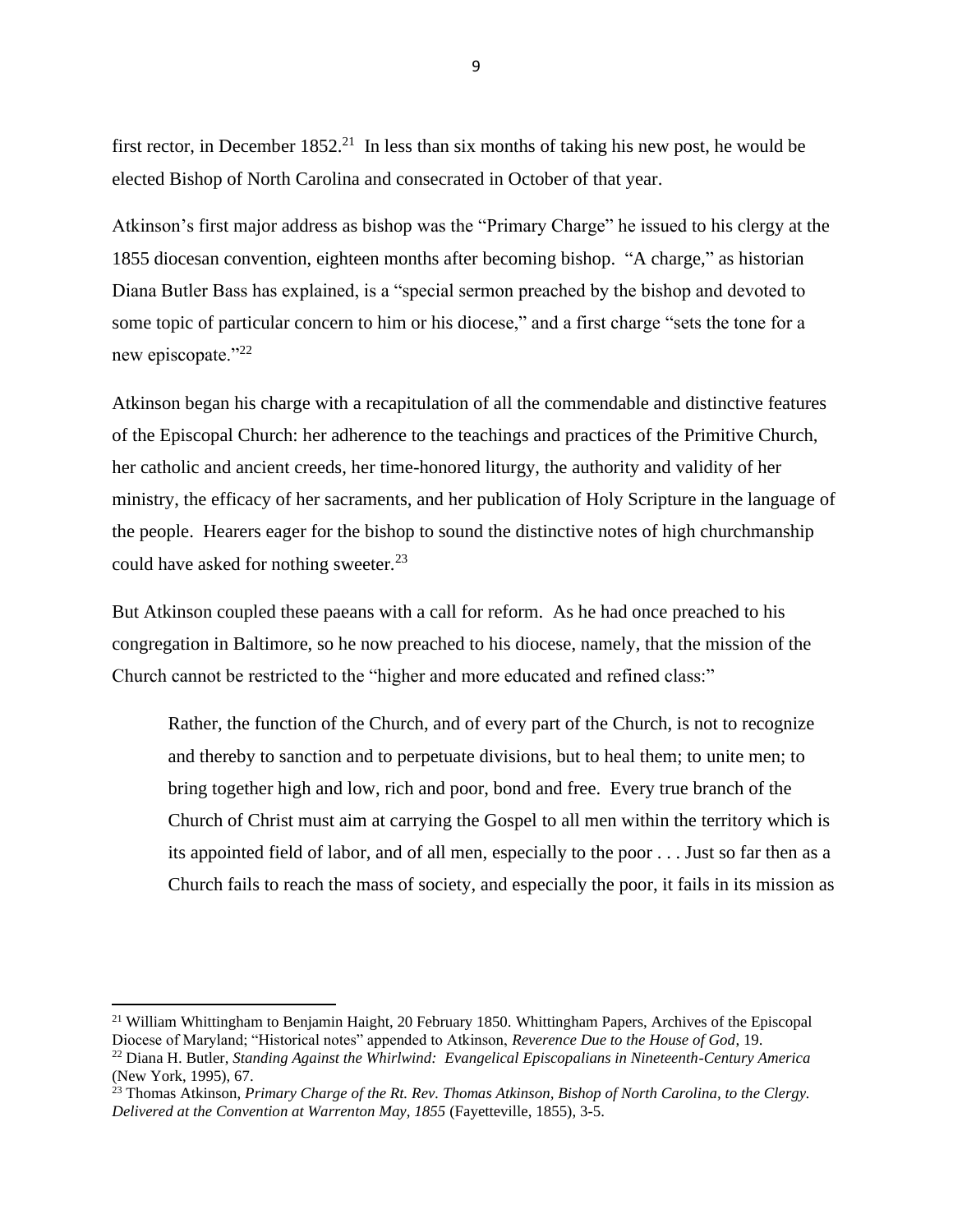the continuator of the personal work of Christ, and it ceases to answer the purpose for which God gave it existence and authority.<sup>24</sup>

To this end, Atkinson first called for greater flexibility in the ordering of services, so that they might be better adapted to congregations of laborers. He then called for drawing clergy from the laboring class, citing the great gulf of language and rapport between an educated clergy and the typical laborer:

For the same reason that a native Clergy is more efficient than a foreign one, a man belonging to the lower classes in habit, languages and feeling, if he be only superior to them in knowledge and character, will be more welcome to them, and exert more influence over them, than one who is *his* superior [in education], but an alien to *them* in his tastes, sentiments, dialect and usages. . . . It is by drawing recruits to our Ministry from the laboring classes, and never breaking off their sympathy with those classes, that we may most reasonably hope to bring those classes into union with the Church.<sup>25</sup>

Atkinson's third proposed reform was to abolish pew rents, that is, the practice of building and maintaining churches by selling the pews to particular families or individuals. This practice, he noted, enshrines a division between rich and poor, consigning those who cannot pay to less desirable places to sit.<sup>26</sup> And his fourth and final reform was to call for endowments that would lend institutional stability to churches and schools. To this end, he called on the clergy to teach the laity their duty as stewards of their considerable personal wealth.<sup>27</sup>

Three points about this charge sermon bear noting. One is that it reflected in large measure Atkinson's long-standing convictions. Although Atkinson waited until his second diocesan convention to deliver his charge, stating that he first wanted to acquire a "more thorough acquaintance with the condition of the Diocese" that acquaintance seems only to have confirmed Atkinson in his settled views about the mission and ministry of the Church.<sup>28</sup>

<sup>24</sup> Atkinson, *Primary Charge*, 6.

<sup>25</sup> Atkinson, *Primary Charge*, 9, 11.

<sup>26</sup> Atkinson, *Primary Charge*, 11-14.

<sup>27</sup> Atkinson, *Primary Charge*, 14-16.

<sup>28</sup> Atkinson, *Primary Charge*, 3.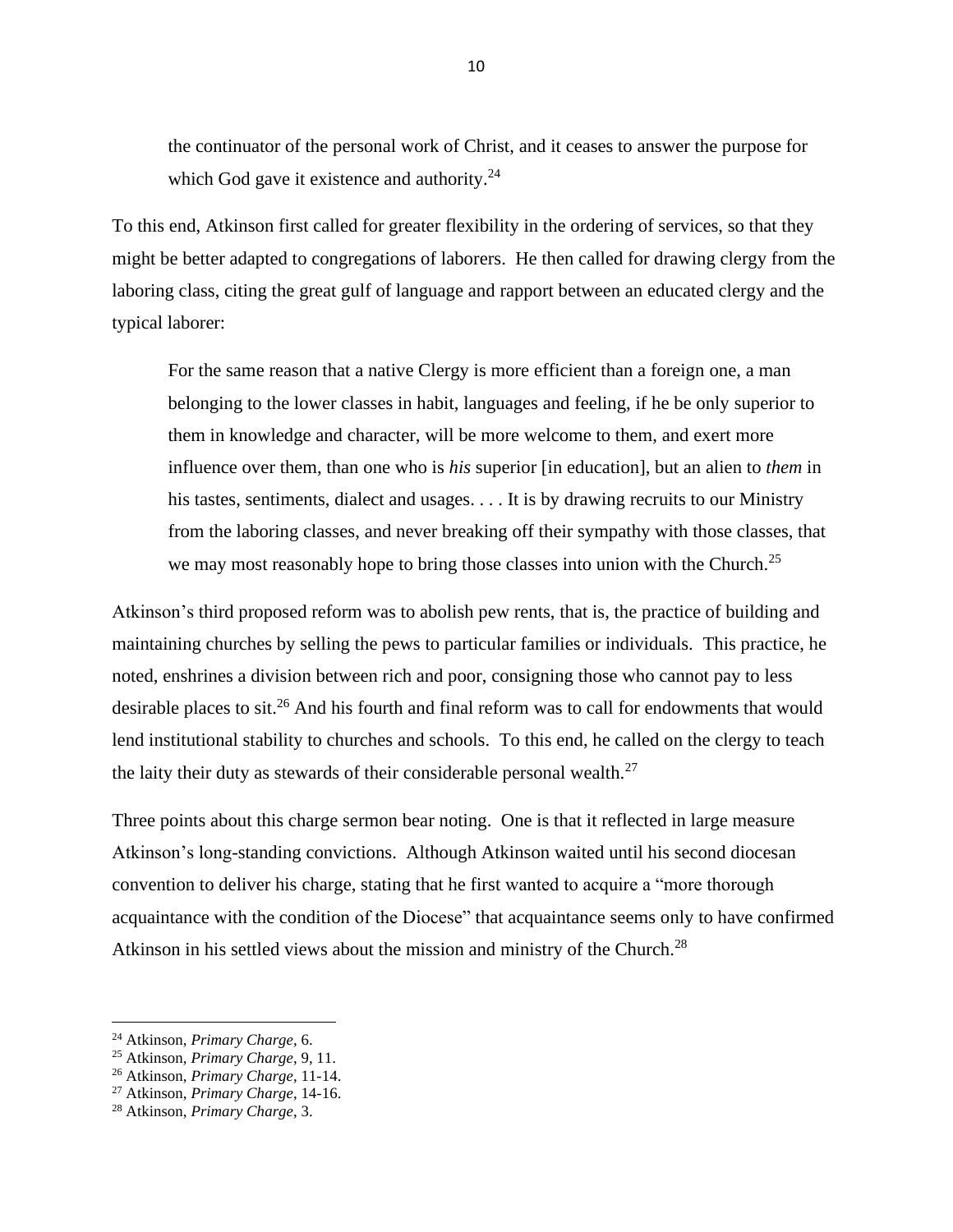Another aspect of the charge is its marked similarity to a call for reform placed before the House of Bishops in 1853: the so-called Muhlenberg Memorial, a petition drafted by William Augustus Muhlenberg and presented to the House of Bishops the morning after Atkinson's consecration. Indeed, the first two points of Atkinson's charge were taken directly from the Muhlenberg Memorial, which petitioned the House of Bishops to make greater provision for flexibility and adaptability in use of Prayer Book services and to extend ordination to men who had not previously been considered proper candidates for lack of educational attainments.<sup>29</sup> The third of Atkinson's reforms, the call for the abolition of pew rents, was of long-standing concern to Muhlenberg. So, even though Atkinson never referred to Muhlenberg or the Memorial in his Charge, the evidence that the two men remained kindred spirits is unmistakable.

Perhaps most importantly, Atkinson's 1855 published Charge would serve as a touchstone for much of what he continued to say and do throughout his episcopate. Wherever possible, he worked to extend the reach of the church across economic and racial lines and to heal divisions caused by war, prejudice, and party spirit. His considerable effectiveness in these efforts was a reflection of his carefully delimited, highly consistent, and rigorously determined pursuit of a given course of action.

We have already noted that Atkinson brought an irenic spirit to his relations with other Protestants and to his judgment of parties within the church. Sharply critical of the fragmented state of American Protestantism, and in substantial agreement with high church claims, Atkinson regarded Anglicanism's distinctive principles, such as Apostolic Succession, as a bulwark against rampant subjectivism and sentimentalism in religion. But he proceeded to implement these views with restraint, careful discrimination, and independent judgment. Whereas the strict followers of John Henry Hobart, such as Ravenscroft and Whittingham, discouraged cooperation with all interdenominational agencies, Atkinson preferred to make a case-by-case determination. Thus he lent support to the American Bible Society, believing that Episcopalians and other Protestants could unite in making the Bible more generally available, but he withheld support

<sup>29</sup> For the text of the Muhlenberg Memorial, see Don S. Armentrout and Robert Boak Slocum, *Documents of Witness: A History of the Episcopal Church 1782-1985 (New York, 1994), 208-211.*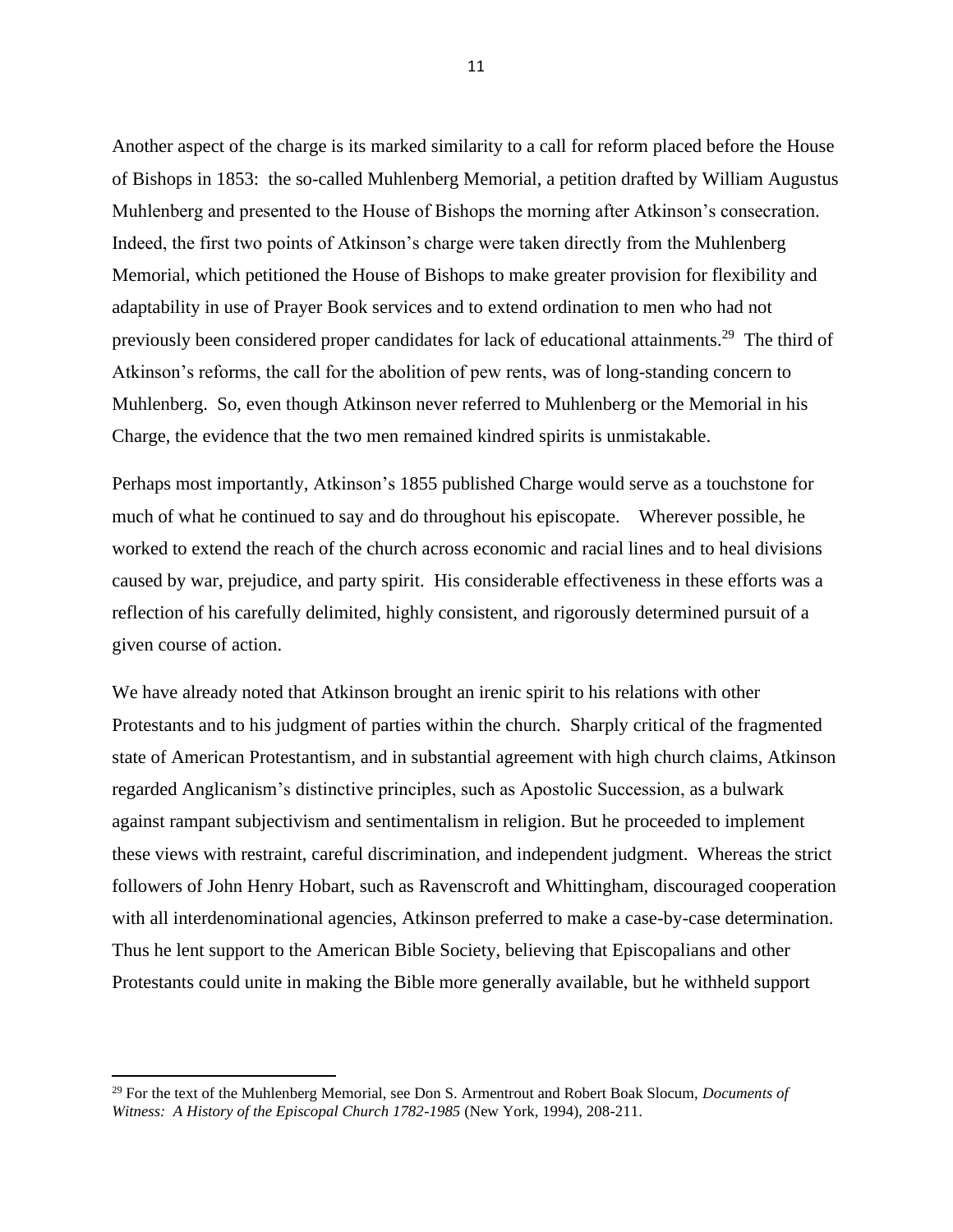from the American Sunday School Union. In the latter case, Atkinson believed that cooperation would suppress the teaching of essential doctrines, such as infant baptism.<sup>30</sup>

A similar capacity to look at matters from multiple vantage points, and to proceed in a measured and even-handed manner, is evident from an exchange between Judge Thomas Ruffin and Bishop Atkinson over churchyard burial policy at St. Matthew's, Hillsborough. Atkinson commended Ruffin for taking steps to provide a dedicated burial ground at the Church, but he cautioned the judge against making too great an insistence upon exclusive use of the Prayer Book burial rites:

Never are the feelings of friends so susceptible as immediately upon the death of one they have loved and honoured, and to refuse burial to a Dissenter, because in conformity to his wishes expressed or supposed, our service was not to be used at his grave, might do the good cause more harm than a serious offence against duty or charity might inflict. And if of a married couple, one were a churchman and the other not, if the former died first  $\&$ were buried in our cemetery and burial by the side of a husband were refused an affectionate and pious widow, because of her non-conformity to our principles, it would I think be considered something like persecution even after Death.<sup>31</sup>

Atkinson's remarks were a salutary reminder that members of the Episcopal Church do not always marry Episcopalians, and therefore a preference for our own liturgies should be tempered with pastoral sensitivities toward our non-Episcopalian family members.

Even where Atkinson's convictions were expressed categorically, as in the case of pew rents, which he regarded as a practice incompatible with the teachings of the gospel, Atkinson counseled against taking immediate, coercive measures to remove them, telling diocesan clergy in his 1855 Charge:

But while I assert these principles, I wish by no means to be understood as insisting that Pews, where they already exist, ought to be at once thrown down. This would often

<sup>30</sup> Thomas Atkinson, *Fullness, Necessary to Faithfulness in Dispensing the Gospel: A Sermon in behalf of the General Protestant Episcopal Sunday School Union and Church Book Society* (New York, 1855), 15.

<sup>&</sup>lt;sup>31</sup> Thomas Atkinson to Thomas Ruffin, 22 February 1854. Ruffin Papers, Wilson Library, Chapel Hill.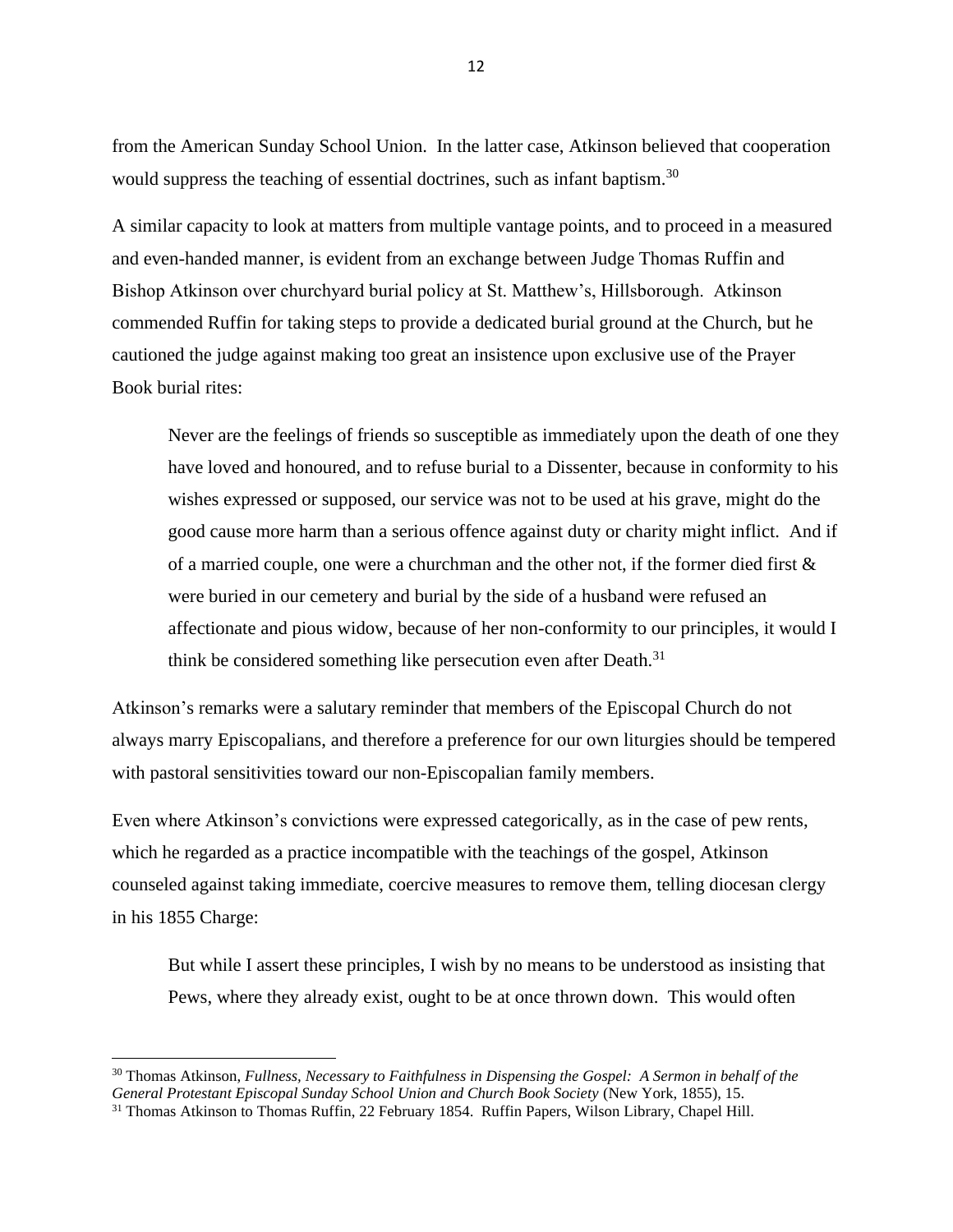involve an invasion of existing rights that ought to be respected, and a shock to feelings that ought to be spared, and would give rise to controversies more injurious to religion, than their subject-matter, if left undisturbed, could be. The evil (as I consider it) has been long fastened on us, and will have to be slowly eradicated; but one of the means tending to its removal appears to be, the temperate expression of the opinions of those who regard it as a hindrance to the successful working of the Church.<sup>32</sup>

Simply put, Atkinson wished to proceed with a lively awareness of how his policies and positions would be perceived and implemented, and he took pains to insure against unintended or counter-productive consequences.

Nowhere was Atkinson's capacity to embrace multiple perspectives and make discriminating judgments more in evidence than in his views on slavery and race. Atkinson shared the prevailing view among high church Episcopalians, north and south, that the Bible countenanced slavery, and that a blanket condemnation of slavery was therefore unwarranted and a violation of Christian fidelity to the biblical record.<sup>33</sup> Concomitantly, he embraced a policy toward slave evangelization which closely resembled that of his North Carolina predecessors, Bishops Ravenscroft and Ives. Throughout the 1850s he encouraged slaveholding Episcopalians to see to the religious instruction of their slaves, and he expected the clergy to provide such instruction whenever possible. As a slaveholder himself, he did not exempt himself from these responsibilities and frequently noted preaching, catechizing, baptizing, and confirming slaves in the course of his visitations. Such activity went hand in hand with patronizing and paternalistic attitudes toward the enslaved, and Atkinson repeatedly resorted to such attitudes, especially when encouraging slave-holding members of his own diocese to promote slave evangelization or when seeking to explain why African Americans did not flock to the Episcopal Church.<sup>34</sup>

<sup>32</sup> Atkinson, *Primary Charge*, 14.

<sup>33</sup> Thomas Atkinson, *A Sermon Commemorative of the Rt. Rev. William Rollinson Whittingham, D.D., LL.D., Late Bishop of the Diocese of Maryland* (Baltimore, 1879), 13. Speaking of Whittingham (albeit he could just as easily have been speaking of himself), Atkinson declared: "But he had too deeply studied and too thoroughly believed in Holy Scripture, and he too heartily reverenced the Primitive Church to suppose that slavery was in itself, and necessarily, sinful."

<sup>34</sup> See for example: Bishop Atkinson, like Bishop Ives before him, commending and participating in the slave evangelization at the Lake Chapel on the property of Josiah Collins: *NCDJ*, 41<sup>st</sup> (1857): 24. Atkinson's approval of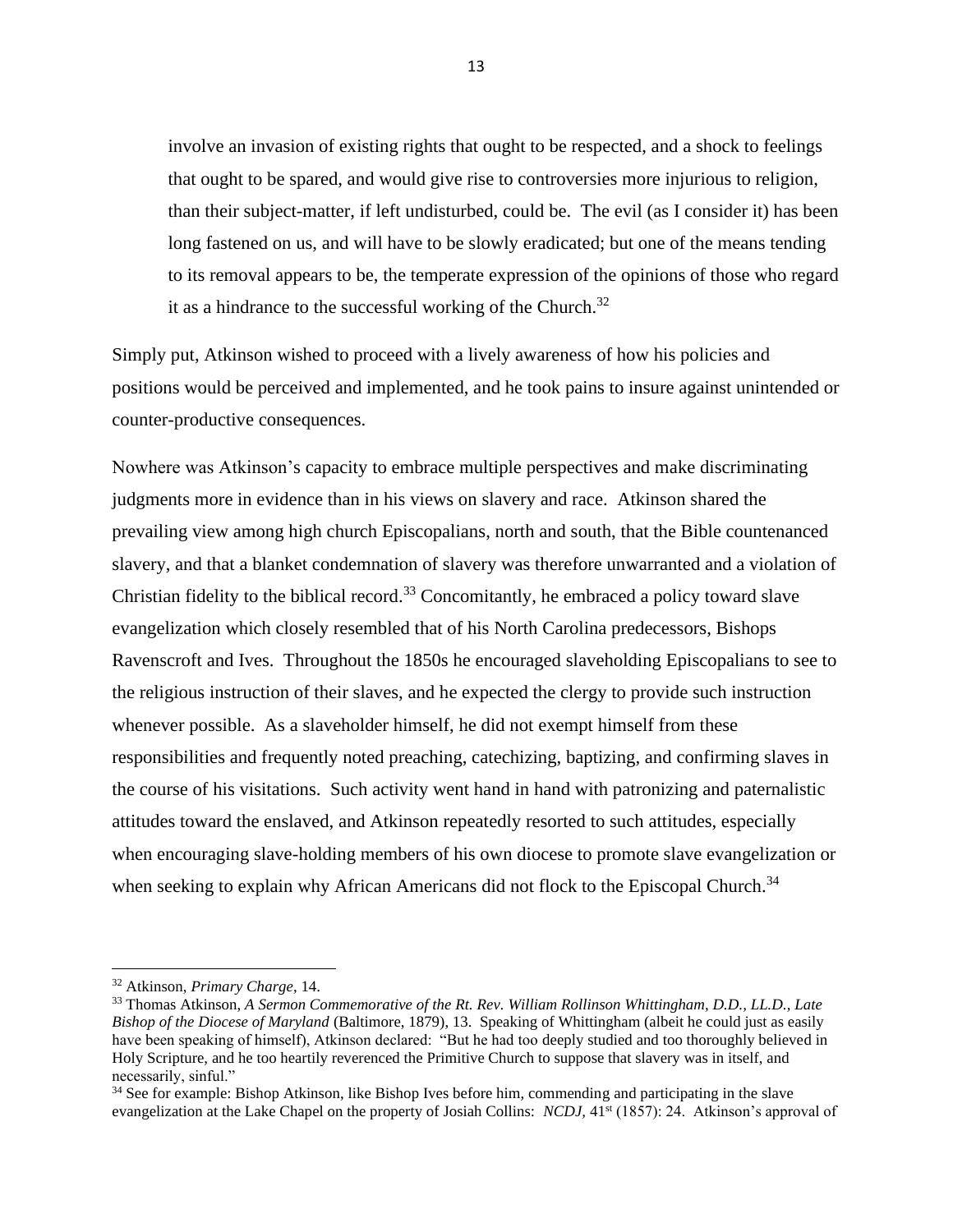But Atkinson coupled his biblical defense of slavery with a willingness to see it brought to an end as a contemporary institution, so long as that result was accomplished with the cooperation of slaveholders themselves. He evidently manumitted a large number of his own slaves, though admittedly not all.<sup>35</sup> Such a qualified defense of slavery reflected an attitude prevalent in the upper south during the early national period, when it was not uncommon for slaveholders to "own slaves and disown slavery." It also closely paralleled the early position of Bishop John Henry Hopkins of Vermont, who in 1851 argued that slavery, albeit biblically permissible, was in practice a growing threat to the unity, character, and prosperity of the nation and should therefore be brought to an end.

By the 1850s, however, leading defenders of slavery had come increasingly to view the "peculiar institution" as a positive good and to argue strongly for its continued existence.<sup>36</sup> This was evidently the dominant view in the South Carolina diocesan convention, when it met to elect a bishop in May 1853, a few weeks before North Carolina met to do the same. One member of the South Carolina convention, Cranmore Wallace, believing that Atkinson's nomination had "taken a strong hold in this Diocese," wrote to Bishop Whittingham in December, 1852 to clarify Atkinson's position on slavery, stating that "No man could be elected here who was known to be opposed to its continuance." Whittingham's response to Wallace is not known, but Atkinson himself was of the opinion that his personal views on the desirability of slavery's continuance were insufficiently robust to satisfy the majority of South Carolinians and were the reason he was not elected. In any event, Atkinson received only two votes for Bishop of South Carolina.<sup>37</sup>

Atkinson's openness to picturing a society in which the relationship between the races was not defined by the institution of slavery reflected his studied convictions about the nature of race

racial paternalism is also evident in his memorial tribute to Collins at the 1864 Convention (Council) *NCDJ,* 48th (1864): 19, 20.

<sup>35</sup> Joseph Blount Cheshire, D.D., *The Church in the Confederate States: A History of the Protestant Episcopal Church in the Confederate States* (London, 1912), 262.

<sup>36</sup> On the eclipse of upper south attitudes, see Lacy K. Ford, *Deliver Us From Evil: The Slavery Question in the Old South* (New York, 2009), 19-48; 505-534. On Bishop Hopkins' 1851 position and his subsequent shift to more strongly pro-slavery views (most likely as a the result of his growing association with Southern Bishops Polk and Elliott), see James M. Donald, "Bishop Hopkins and the Reunification of the Church" *Historical Magazine of the Protestant Episcopal Church,* Vol. XLVII, No. 1, (March, 1978), 73-81.

<sup>&</sup>lt;sup>37</sup> Cranmore Wallace to William Whittingham 20 December 1852, Whittingham Papers, Archives of the Episcopal Diocese of Maryland; Cheshire, *The Church in the Confederate States*, 263, 264; *Journal of the Proceedings of the 64th Annual Convention of the Protestant Episcopal Church in South Carolina* (1853).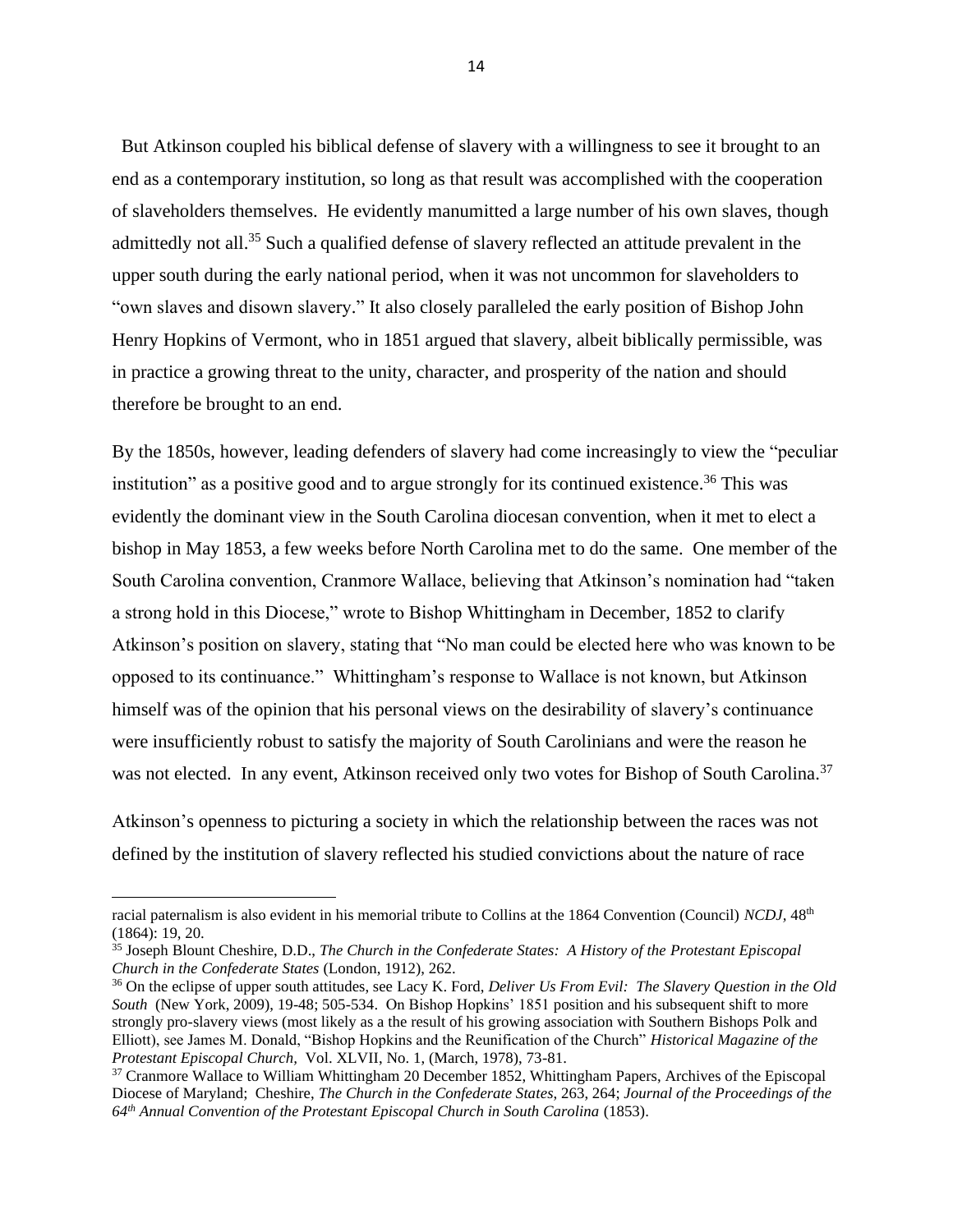itself and the nature of the Gospel. Atkinson's understanding of race was most fully articulated in an address entitled "The Unity of the Races," delivered at the University of North Carolina in April 1858. Here Atkinson noted the case made by Voltaire, Agassiz, and others that racial variety proved evidence of multiple species of humanity, and then proceeded to argue for essential racial unity: first, by contending that human variety is neither so great nor so fixed as to give evidence of different species, and then by contending for the great commonality among all humans—biologically, intellectually, morally, and spiritually. In all these areas, Atkinson found evidence of difference among the races, but only of degree, not kind. Significantly, he saw no inherent racial limitations to black intellectual advancement.<sup>38</sup> He concluded his remarks on an evangelical note, proclaiming the universal appeal of the Gospel to all sorts and conditions of humanity: "The Gospel every where appeals to the same affections and the same experience and every where on earth it finds a responsive chord in the human bosom, it wakes up among all men, fear, shame, reverence, gratitude, love, joy. Since men then are of one nature they must be of one blood."<sup>39</sup>

In the same year that Bishop Atkinson delivered his paper at the University, he also took steps to form a new bi-racial congregation in Wilmington, North Carolina, the city where he made his home. The presenting issues were two-fold. The existing parish, St. James', perpetuated the practice of pew rents, and in the bishop's estimation made inadequate provision for African-American worshippers. Moreover, when starting St. John's parish, a second Wilmington congregation, and erecting its new building in the late 1850s, these problems were not remedied. So Atkinson gathered a small group of like-minded Episcopalians and purchased a church building from the Protestant Methodists. Here all the seats would be free, services would be held at night for the benefit of those who had to work during the day, and African Americans would be explicitly welcomed. "Consequently, on the fifth of June [1858], a new parish was organized, under the name of St. Paul's, and a mixed congregation, the music of which was rendered by a Colored Choir, was formed. A Sunday School for Colored children was opened, but as in that

<sup>38</sup> Thomas Atkinson, "The Unity of the Races" *North Carolina University Magazine* VII. No. 8 (April, 1858), 367.

<sup>&</sup>lt;sup>39</sup> Atkinson, "The Unity of the Races," 369.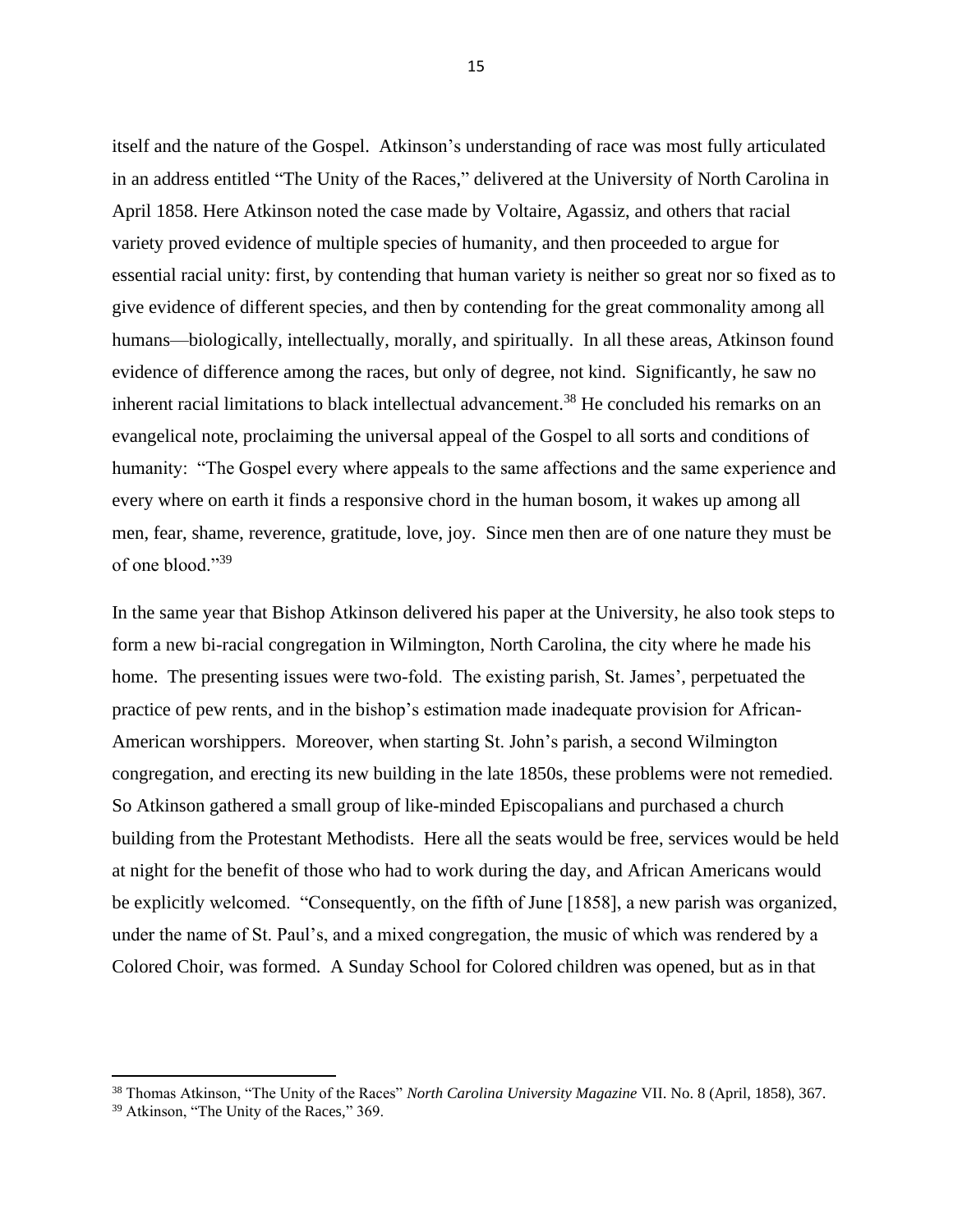day it was not lawful to teach them to read, they were orally taught the Church Catechism, and to sing psalms and Hymns." So reads the earliest history of the parish.<sup>40</sup>

Atkinson's initiative in the founding of St. Paul's, Wilmington, should not be overlooked.<sup>41</sup> Atkinson's is the first name on the list of those who subscribed for the purchase of the building, and he was one of the half-dozen major contributors.<sup>42</sup> Moreover, Atkinson offered to lead the congregation himself and provide ministrations whenever his diocesan visitation schedule permitted. Much as he had done in Baltimore with the founding of Grace Church, Atkinson personally insured the success of St. Paul's by his "zeal, energy, enterprise, and unwearied perseverance." By 1861 the reported communicant strength of St. Paul's totaled forty-six, sixteen (approximately one-third) of whom are listed as "colored." For catechumens, the percentages were reversed: two-thirds were African American, and one-third Caucasian.<sup>43</sup> Before St. Paul's could become well-established, however, its existence was put in jeopardy by the coming of the Civil War.

Bishop Atkinson is now best remembered for his role in leading the Episcopal Church, through the travails of secession and war, to reunification. By January, 1861, Atkinson foresaw the likelihood of civil war and warned of its horrors. In a sermon preached at St. James' Church, Wilmington, and titled "On the Causes of our National Troubles," Atkinson acknowledged the growing rift between North and South and noted that "real war" was now on the horizon:

Not theatrical war; not war as painted by poets and novelists, glorious in pride, pomp and circumstance; not war as waged in a foreign country, and which we know only in the columns of the newspapers; not war even as decided in a campaign or two, like ours in Mexico, but war in its stern reality, war as known by warriors, war as it empties villages,

<sup>40</sup> Daniel Morrelle, "Extract from the History of St. Mark's Church, Wilmington, N.C." incorporated in *The Parish Register of St. Paul's Episcopal Church, Wilmington, North Carolina 1872-1912,* 7, 8*.* Special Collections Library of the University of North Carolina at Wilmington.

<sup>&</sup>lt;sup>41</sup> Hugh Lefler is clearly mistaken in categorically asserting that "Bishop Atkinson did not believe in mixed congregations." See Hugh Lefler, "Thomas Atkinson, Third Bishop of North Carolina," *Historical Magazine of the Protestant Episcopal Church* vol. 17, no. 4 (December, 1948), 433.

<sup>&</sup>lt;sup>42</sup> The subscription list is found in the early documents, letters, and deeds of St. Paul's Episcopal Church, now in the Special Collections Library of the University of North Carolina at Wilmington. <sup>43</sup> *NCDJ 45th* (1861): 42.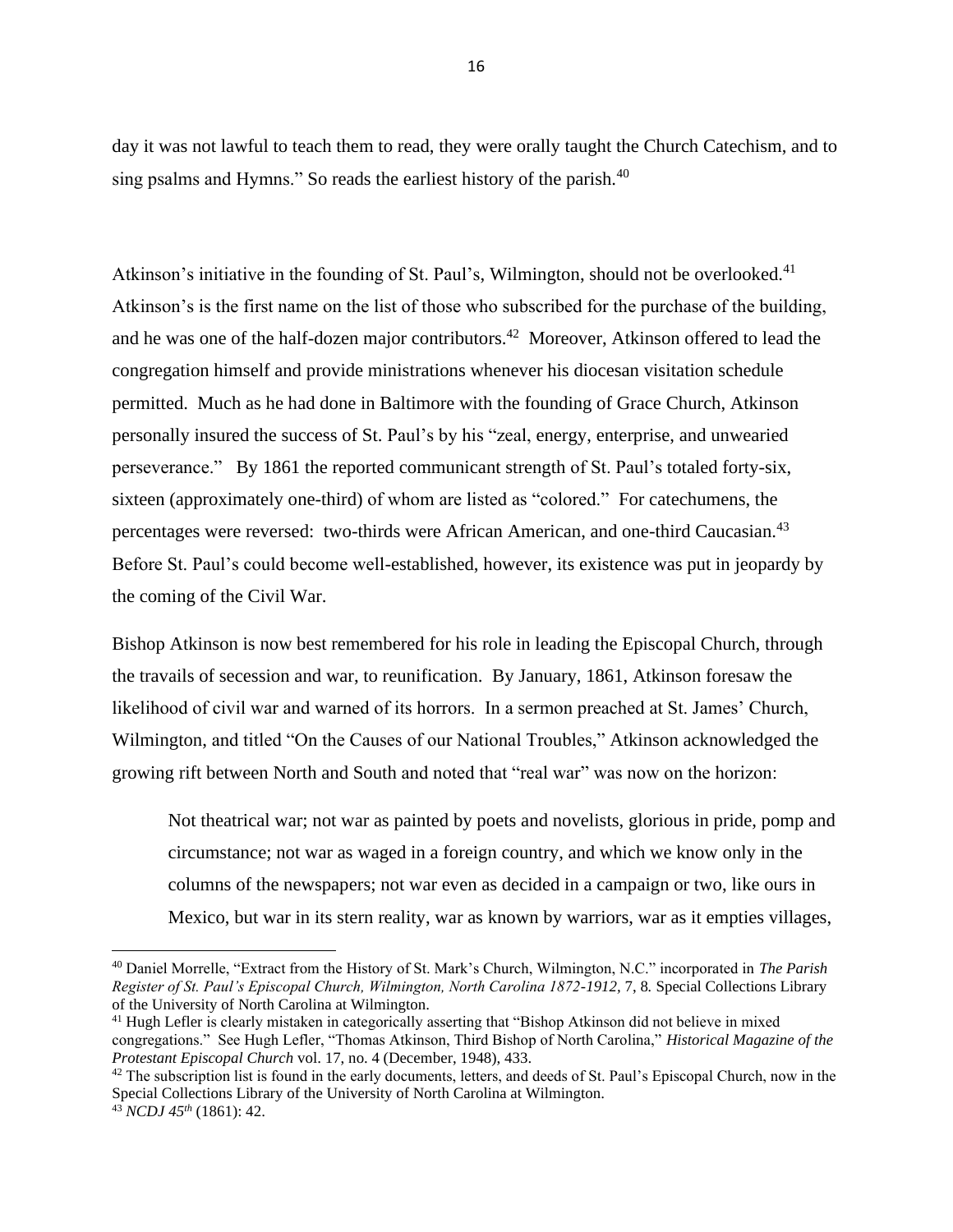and fills hospitals, and crowds cemeteries, war as waged between powers which are both strong and both resolute.<sup>44</sup>

In keeping with high church sensibilities, Atkinson refrained from speaking to the political questions driving the country to war, preferring instead to trace the underlying religious and moral causes of what he called the nation's "perilous condition." These he ascribed to a prevailing tendency among Americans to prefer shallow and sentimental religiosity over deep reverence and solemn duty to God. In describing the symptoms of this paucity of substantial religious observance, Atkinson clearly had in mind the prevailing forms of Evangelical Protestantism. He noted the "great revivals which sweep over the whole country like a conflagration," a pointed reference to the Revival of 1858. He decried the popular notion of religion as consisting chiefly "in a certain train of feelings, resulting in a hope or assurance of salvation." This emphasis upon subjective experience eroded a proper respect for the sacraments, ordinances, the ministerial office, and the Bible itself. Thus, he contended, "while the manifestations of religious feelings are more noisy and ostentatious now than formerly, the deep undercurrent of faith and reverence, which nourishes the whole spiritual life of a people, has lost much of its strength with us." And it was this general lack of reverence for law and rightful authority that now made Americans incapable of maintaining their duly constituted government.<sup>45</sup>

By May 1861, the prospects for war had become a reality, and North Carolina had seceded from the Union. Atkinson again took to the pulpit of St. James', Wilmington, to set forth what he termed "Christian Duty in the Present Time of Trouble." The Bishop remained grim in his characterization of the war itself, which he called a "calamity . . . direr and more to be deprecated than any other form of public evil." As to whether North Carolina was right to secede, Atkinson answered in the affirmative. For him, the issue had become a matter of whether the Union should be maintained by force or allowed to disband peacefully:

<sup>44</sup> Thomas Atkinson, *On the Causes of our National Troubles: A Sermon Delivered in St. James' Church, Wilmington, N.C., on Friday, the 4th of January, 1861: Being the Day Recommended By the President of the United States to be Observed in Humiliation, Fasting and Prayer* (Wilmington, 1861), 4.

<sup>45</sup> Atkinson, *On the Causes of our National Troubles*, 8-14.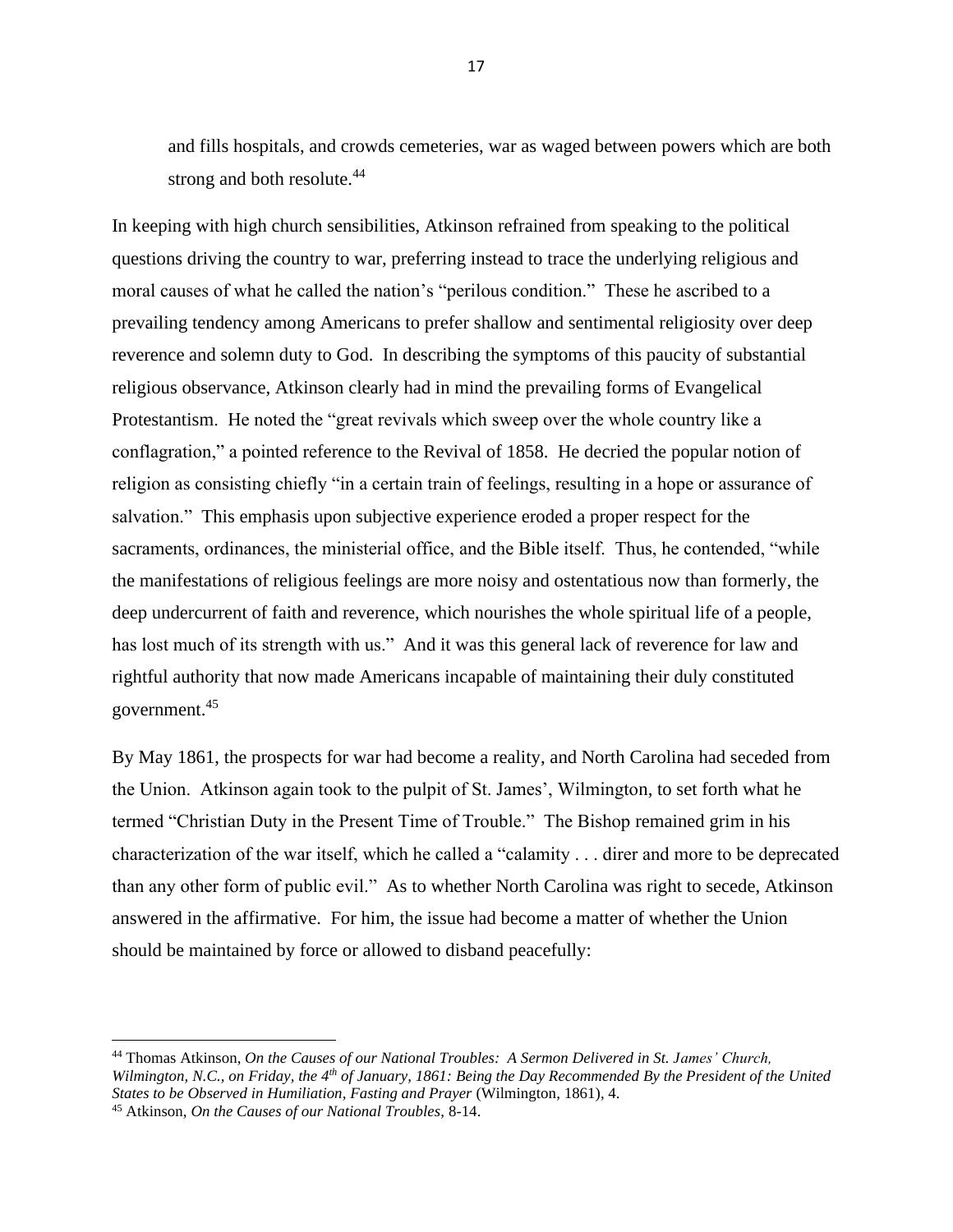That old Union to which we were all at one time so deeply attached, is now dissolved. It cannot be, at this time, amicably reconstructed. No one proposes it shall be done—no one supposes it can be done. Shall there then be a voluntary and friendly separation, or an attempt at subjugation. This is really the question before the people, lately known as the people of the United States. How strange that there should be any doubt as to the answer!! That men should hesitate which to prefer, a peaceful separation of those who cannot agree, or civil war, with all its horrors, and all its uncertain issues!!<sup>46</sup>

But Atkinson did not think that the legitimacy of secession in any way guaranteed Southern success, militarily or morally. Atkinson believed that in recent decades America had been tried by prosperity and had yielded utterly to temptation. Now, he declared, the time had come for all Americans, South and North, to be tried by adversity. He encouraged his hearers to cherish unity and mutual affection, to exercise restraint in vindictive, malignant and scornful language toward those once our friends, and to rely upon prayer, the steadfast use of the Church's sacraments, and her "calm, soothing, and elevating" services.<sup>47</sup>

Atkinson's realistic appraisal of the course and the cost of war, and his cautionary words about the use of inflammatory language were not heeded by all his southern colleagues. But they were noted with approval by northern bishops. Writing to Whittingham in August 1861, Connecticut Bishop John Williams remarked: "If all our brethren had spoken as Atkinson has, how much better off should we be today than we are!"<sup>48</sup> Williams most likely had in mind Bishops Leonidas Polk of Louisiana and Stephen Elliott of Georgia, both of whom equated political secession with ecclesiastical secession and were now calling for the organization of a separate Episcopal Church in the Confederacy.

Atkinson would eventually lead the Diocese of North Carolina into union with the Episcopal Church of the Confederacy. But for Atkinson, this was a decision that needed to be made in a careful, deliberate manner by the diocese itself. And until such time as the Church in North

<sup>46</sup> Thomas Atkinson, *Christian Duty in the Present Time of Trouble: A Sermon Preached at St. James' Church, Wilmington, N.C. on the 5th Sunday after Easter, 1861*, (Wilmington, 1861), 6.

<sup>47</sup> Atkinson, *Christian Duty in the Present Time of Trouble,* 7-14.

<sup>48</sup> John Williams to William Whittingham, 26 August, 1861. Whittingham Papers, Archives of the Episcopal Diocese of Maryland, Baltimore, MD. On Bishops Polk and Elliott, see Harold T. Lewis, *Yet With a Steady Beat: The African American Struggle for Recognition in the Episcopal Church,* (Valley Forge, 1996), 44.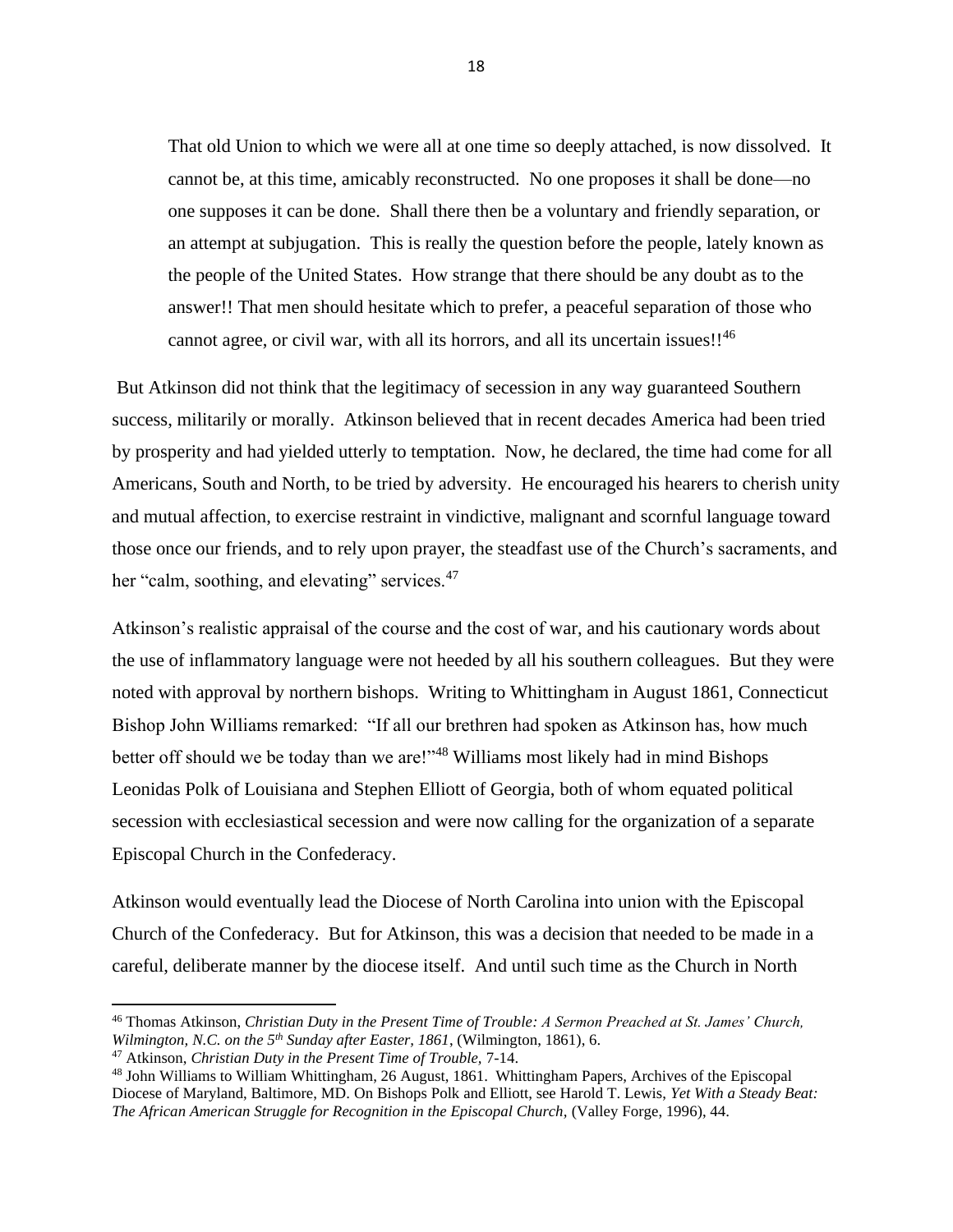Carolina, gathered in convention, acted to change its connection, he remained a bishop of the Episcopal Church, regardless of whether North Carolina seceded from the Union. Accordingly, Atkinson gave his official consent to the election of William Bacon Stevens as Assistant Bishop of Pennsylvania, even though North Carolina had seceded, and he refrained from participating in the consecration of Richard H. Wilmer as Bishop of Alabama because Wilmer was not duly elected by the Episcopal Church and the constitution of the Church in the Confederate States had yet to be ratified. Some of his Southern colleagues viewed Atkinson's behavior in these two instances as tantamount to disloyalty to the Confederate cause, and Atkinson took great pains to explain his actions to the diocese in his 1862 address to convention.<sup>49</sup>

But the wisdom of Atkinson's deliberate and conservative course of action, along with his cautionary attitude toward the war itself, became evident in the months following the end of hostilities in April 1865. As one of his successors, Bishop Joseph B. Cheshire, has noted: "Of all the Southern Bishops he [Atkinson] was the least embarrassed or trammeled by the results of the war. . . . He had no need to struggle to reconstruct his principles, or to cast about how he might save the remnants from the wreck. Party heat had not affected his judgment in 1861, and he came to the consideration of the situation in 1865 with the same calm mind and clear vision."<sup>50</sup>

One proof of Cheshire's observation is the fact that Atkinson could preach virtually the same sermon at the end of the war as he had at its beginning. In his Wilmington sermon from May 1861, Atkinson had suggested that the country was soon to pass from the height of prosperity to the depths of ruin and should gird itself spiritually to withstand the ordeal with unshaken faith in God. In May 1865, preaching from his temporary quarters in Wadesboro, North Carolina, he returned to the same theme, noting the calamities which had indeed befallen the Confederacy and the precipitous fall of the South from unbounded prosperity to utter ruin, again counseling the need for a Job-like faith that would praise God regardless of circumstance.<sup>51</sup>

<sup>49</sup> *NCDJ, 46th* (1862): 19-23*.*

<sup>50</sup> Cheshire, *The Church in the Confederate States*, 271, 272.

<sup>51</sup> Thomas Atkinson, "Sermon Preached in Wadesborough [North Carolina] May 14, 1865." Unpublished Manuscript in the Archives of the Episcopal Diocese of Maryland.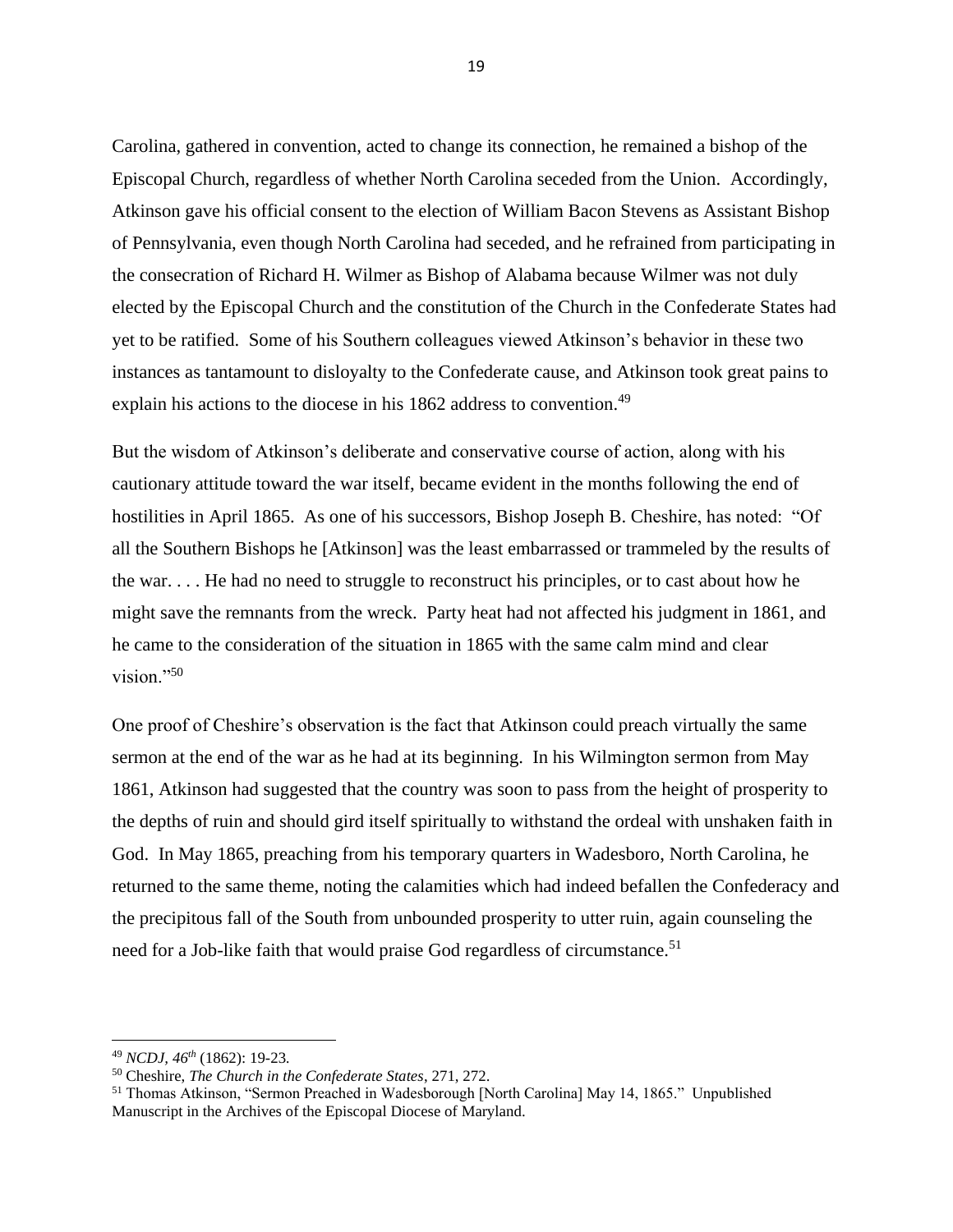More importantly, Atkinson grasped the significance of taking immediate steps to reunite the Church. He had long prized peace and unity as the hallmarks of the Episcopal Church, and he now pursued the course of action requisite to restoring the Church to that condition. Atkinson was not the only bishop desirous of such a reunion. In the summer of 1865, the Presiding Bishop of the Episcopal Church, John Henry Hopkins of Vermont, extended an invitation to all the southern bishops to attend the upcoming general convention, scheduled to take place in Philadelphia in October of that year. Bishop Horatio Potter of New York did likewise. These northern bishops represented the long-established high church position that slavery was biblically sanctioned and abolition was a "political" subject upon which the Church should refrain from taking a position. Consequently, they were predisposed to seek the return of their southern colleagues of similar outlook.<sup>52</sup>

Nevertheless, considerable obstacles to reunification remained. Not all northern Episcopalians shared Hopkins' views. Evangelical bishops such as Charles McIlvaine of Ohio, were strongly anti-slavery, held the South responsible for the war, and were not predisposed to accept the return of southerners to the fold without first extracting statements of contrition. Northerners were especially offended by the words and actions of Bishops Polk and Elliott in justification of the southern cause. Other northern bishops simply thought that action was premature: they believed that the dioceses that formed the Church of the Confederacy should act first to disband and seek reunification, and only then should the northern Church move to accept them. Many southern Episcopalians agreed, and one southern bishop, Thomas Davis of South Carolina, actually favored the continuance of a separate Southern Episcopal Church.

<sup>&</sup>lt;sup>52</sup> The subject of the reunification of the Episcopal Church in the aftermath of the Civil War has received extensive scholarly treatment. Journal articles devoted to the subject include: Mark Mohler, "The Episcopal Church and National Reconciliation, 1865," *Political Science Quarterly,* Vol. 41, No. 4, (Dec., 1926), 567-595; Henry T. Shanks, "The Reunion of the Episcopal Church, 1865," *Church History,* Vol. 9, No. 2 (June, 1940), 120-140; Lockert B. Mason, "Separation and Reunion of the Episcopal Church 1861-1865: The Role of Bishop Thomas Atkinson," *Anglican and Episcopal History* Vol. LIX, No. 3, (September, 1990), 345-365. The subject is also treated in more general scholarly works. See especially: T. Felder Dorn, *Challenges on the Emmaus Road: Episcopal Bishops Confront Slavery, Civil War, and Emancipation,* (Columbia, 2013), 342-359, and Gardiner H. Shattuck, Jr., *Episcopalians & Race: Civil War to Civil Rights*, (Lexington, 2000), 9, 10.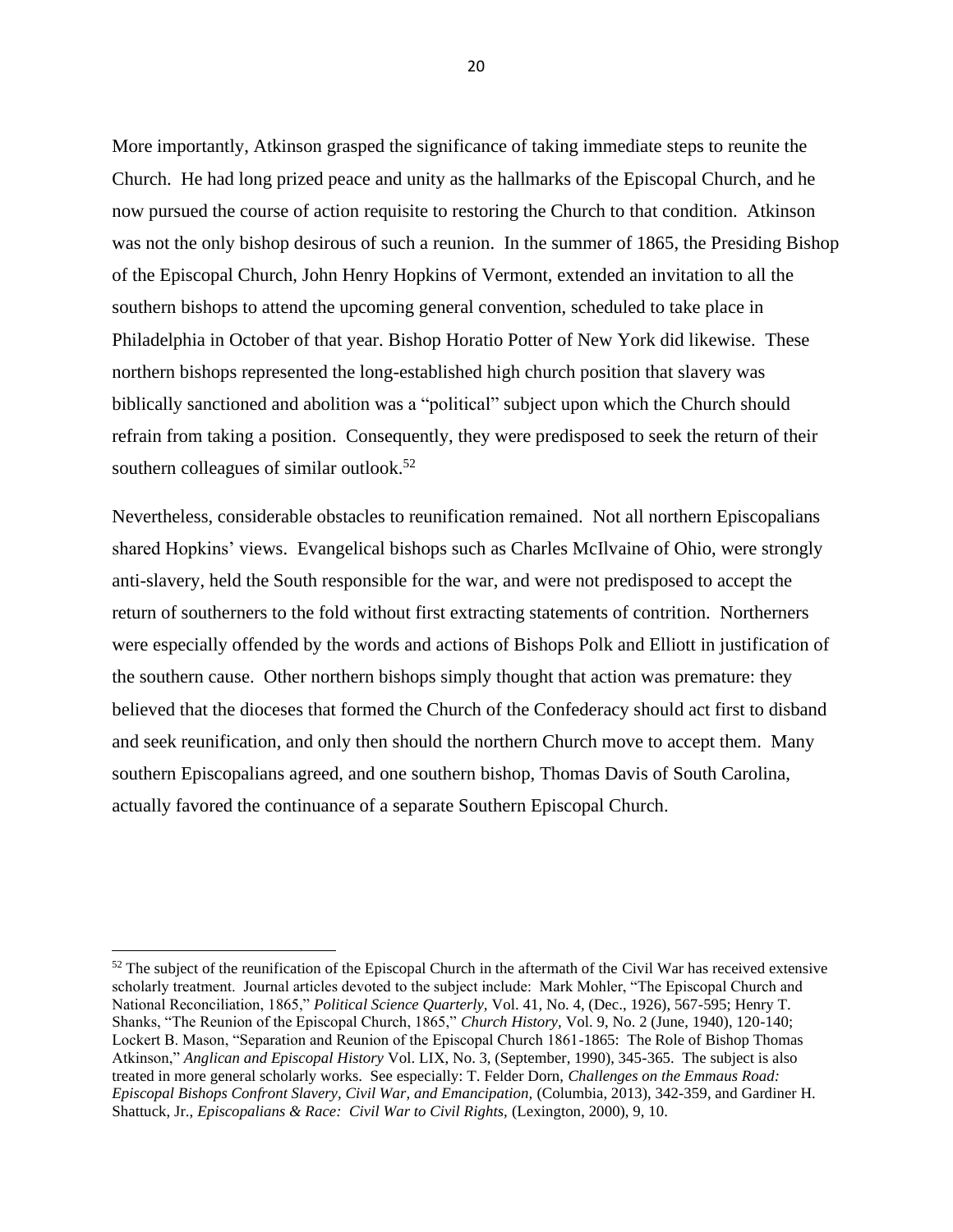In the midst of this cacophony, Atkinson addressed the North Carolina diocesan convention in September 1865. The Bishop not only urged reunification of the Church but also made the case for immediate action. Having justified the creation of a separate body in the Confederate states solely on practical political grounds, he now regarded the defeat of the Confederacy and the reestablishment of the authority of United States government as removing all justifications for an independent organization. By acting now to reunite, the Episcopal Church would be cementing "its claim to be a pure and vigorous branch of the Church Catholic, rising continually into wider usefulness and higher influence." By failing to act, the Church north and south would most likely devolve into a "bundle of hostile sects," divided by political sentiment. Atkinson could foresee rival congregations being established in the same community, catering to northern or southern sympathies, and Atkinson was especially concerned by what he already saw of a southern propensity to harbor grievance. To forestall this unhappy prospect, Atkinson called the Church in North Carolina to remember its longstanding commitment to "cohesive principles" and to trust that those in favor of perpetuating discord would prove small in number. He then returned once more to his call for acting quickly, declaring: "The interests are too momentous to be left to the hazards and uncertainties of time. May God give us wisdom and understanding and faithful hearts to see our duty and to follow it!" $53$ 

That the convention would act in accordance with the bishop's heartfelt appeal was by no means assured. A committee formed to consider the bishop's call was divided in its recommendation, with a majority report supporting the proposition favored by the bishop, namely, that the diocese be "prepared to resume her position as a diocese in connection with the Protestant Episcopal Church in the United States" and to that end, elect clerical and lay deputies to attend the upcoming general convention. A minority report, also placed before the convention, insisted that the diocese act in concert with a majority of the southern dioceses. Only upon defeat of the minority report was the majority report adopted, and only then did the convention proceed to the election of deputies.<sup>54</sup>

<sup>53</sup> *NCDJ, 49th* (1865): 19-22.

<sup>54</sup> *NCDJ, 49th* (1865): 31, 33.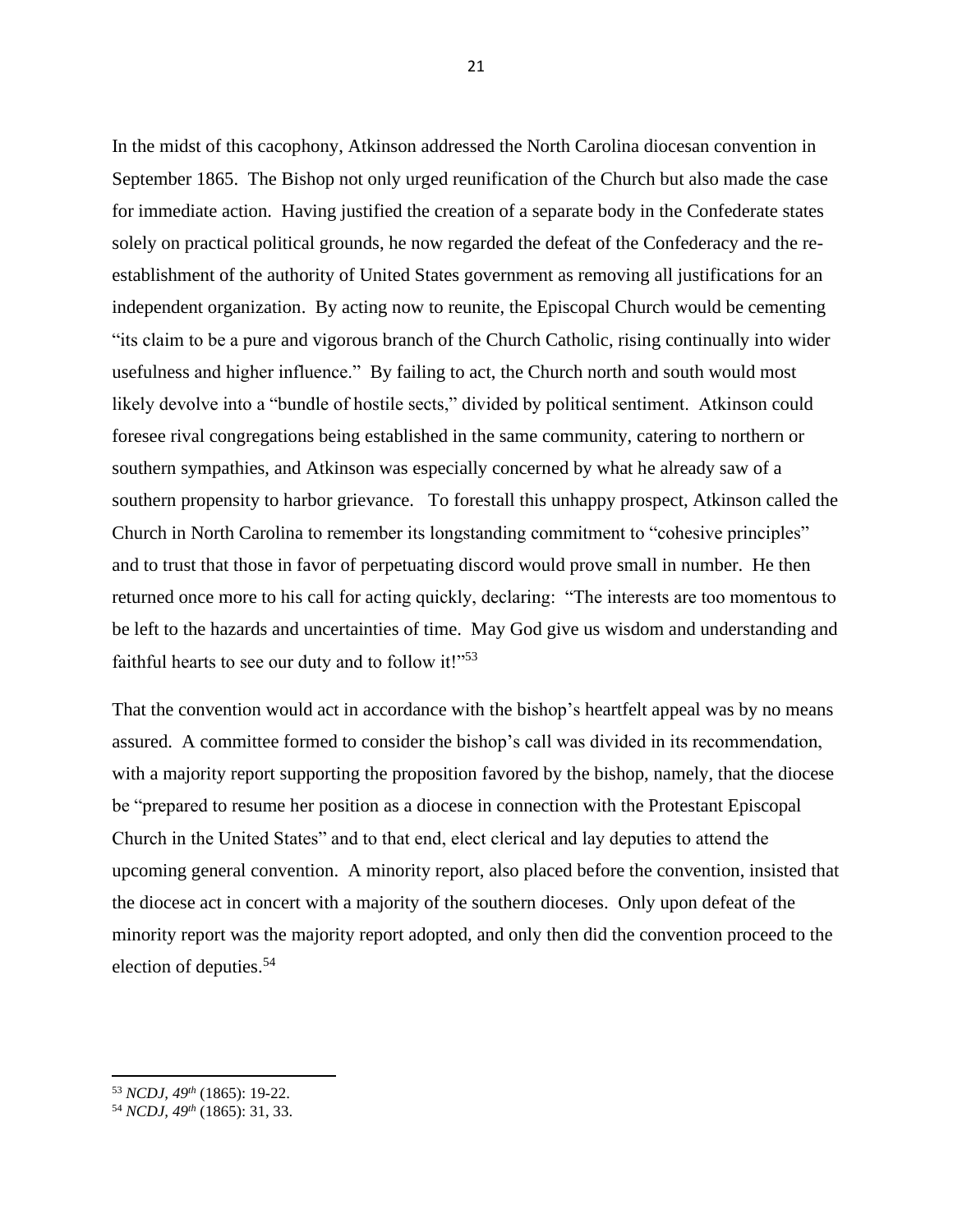In the end, there were but two southern bishops, Atkinson and Henry C. Lay, attending the October 1865 general convention in Philadelphia. And only Atkinson went with the approval of his diocese and in the company of a diocesan deputation. Once in Philadelphia, there was more work to be done to effect reunion. Atkinson and Lay, uncertain of their reception, refrained from taking their places in the House of Bishops on the opening day of convention until explicitly encouraged to do so. But that step alone did not suffice to guarantee rapprochement. There remained the thorny issue of how to word a resolution of thanksgiving for the end of the war and the reunification of the Church. Some wished general convention to give thanks for the re-establishment of the authority of the national government over all the land and for the abolition of slavery. Atkinson demurred. Southerners, he said, could give thanks that war was over and could acquiesce in the re-establishment of national government. But having hoped and prayed for a different outcome, they could not in good conscience say they were thankful for the defeat of the Confederacy. Atkinson, therefore, proposed a substitute: that thanks be rendered for the restoration of "Peace to the country and unity to the Church." This wording was adopted in the House of Bishops by a 16 to 7 margin, the two southern bishops present abstaining. Ultimately it prevailed in the House of Deputies as well. This temperate action paved the way for other southern dioceses to rejoin the national Church, a process that was completed by May 1866.<sup>55</sup>

With the reunification of the national Church on terms acceptable to southern sensibilities, assessments of Atkinson's pivotal role in the 1865 General Convention customarily conclude. Certainly it was a signal achievement, accomplished in the face of widespread calls for delay and expression of sentiments that could easily have derailed the result. In large measure, it was a triumph for the high church consensus that did not divide the church over slavery before the war and that actively sought its reunification thereafter. In the fall of 1865, however, it still required a southern bishop to respond to these overtures with acumen and persistence in order to bring them to fruition. And for this, Atkinson is rightly remembered.

<sup>55</sup> See Mason, "Separation and Reunion of the Episcopal Church 1861-1865: The Role of Bishop Thomas Atkinson," 360-365.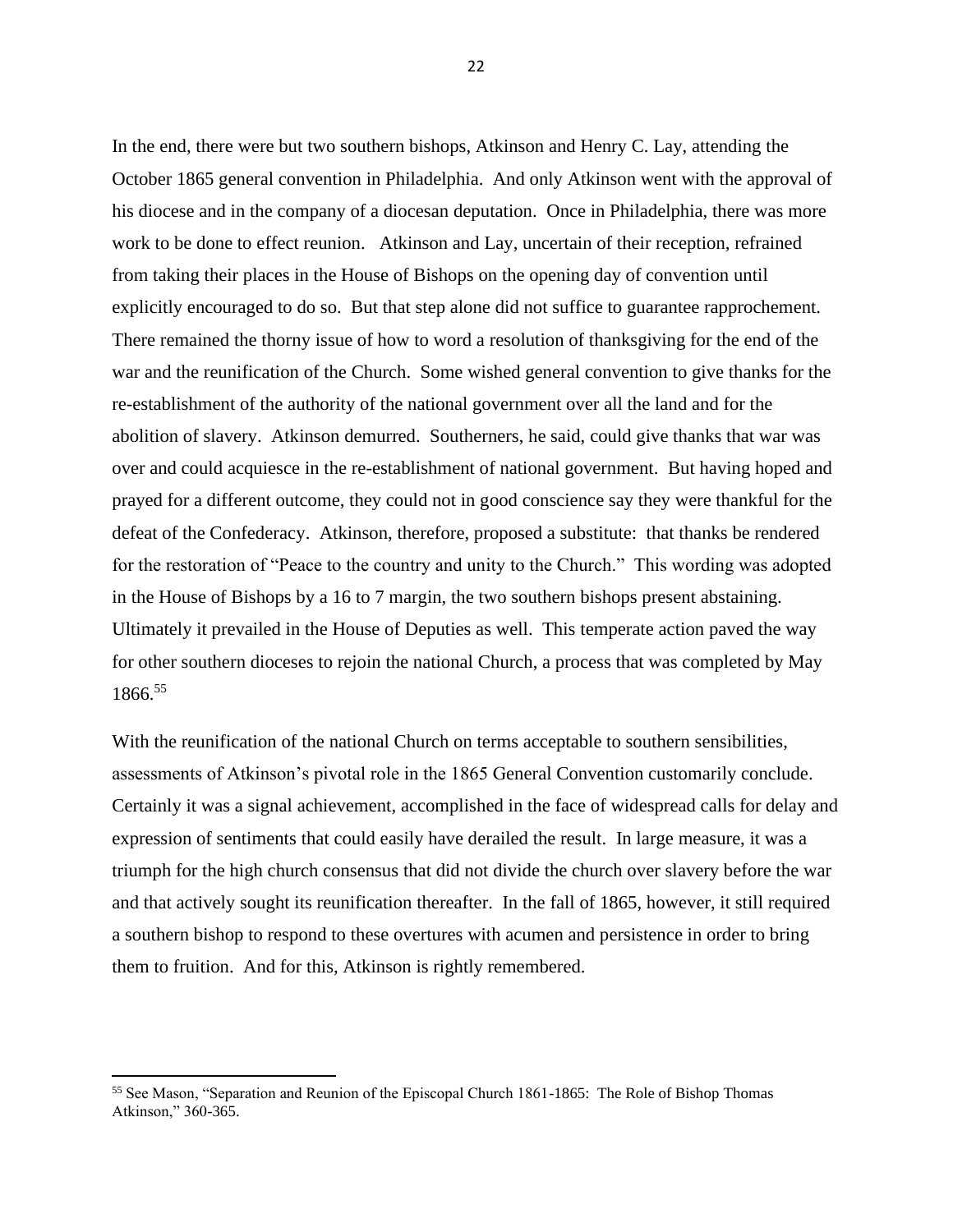But there is another, related aspect of Atkinson's work in the fall of 1865 that also merits attention, namely, his continuing efforts in promoting the Church's work among African Americans. Bishop Cheshire's observation that Atkinson was the southern bishop "least embarrassed or trammeled by the results of the war" applies with equal force to his racial policies and practices. Since Atkinson had refrained from making an ideological defense of slavery, he was less troubled by its abolition and more receptive to the incorporation of African Americans into the common life of the Church.

In the same address in which he set forth the case for reunification, he told a convention of former slaveholders that they had no reason to look back with particular satisfaction on how they had previously behaved:

Some of us have ever feared, while the colored people were in the condition of slavery, that the power and control which the white race possessed over them was not exer-cised in such a way as to make us acceptable to God, and faithful stewards in His sight.

Atkinson hastened to note that some slaveholders were kindly intentioned: "But the system [of chattel slavery] was no doubt defective . . . and, at any rate, God in His Providence has definitely set it aside." The Bishop then proceeded to set forth the case for treating the newly emancipated with justice and kindness: for paying their wages honestly, for extending them religious instruction, and for helping them form their own congregations. 56

The convention committee responsible for drafting a response to this portion of the bishop's address subsequently crafted its own call for "bold, decisive, and definite action." Just as the political and social status of African Americans had radically changed, so there must be a corresponding change in how the Church approached its work with those who were newly emancipated. No longer could the Church rest content with consigning them to a subordinate role in predominantly white congregations. Rather, the report called for the Church to take the lead in creating new black congregations and to invest in the cultivation and training of black vestrymen, catechists, Sunday School superintendents, and clergy. The power to elect clergy for

<sup>56</sup> *NCDJ, 49th* (1865): 22-24.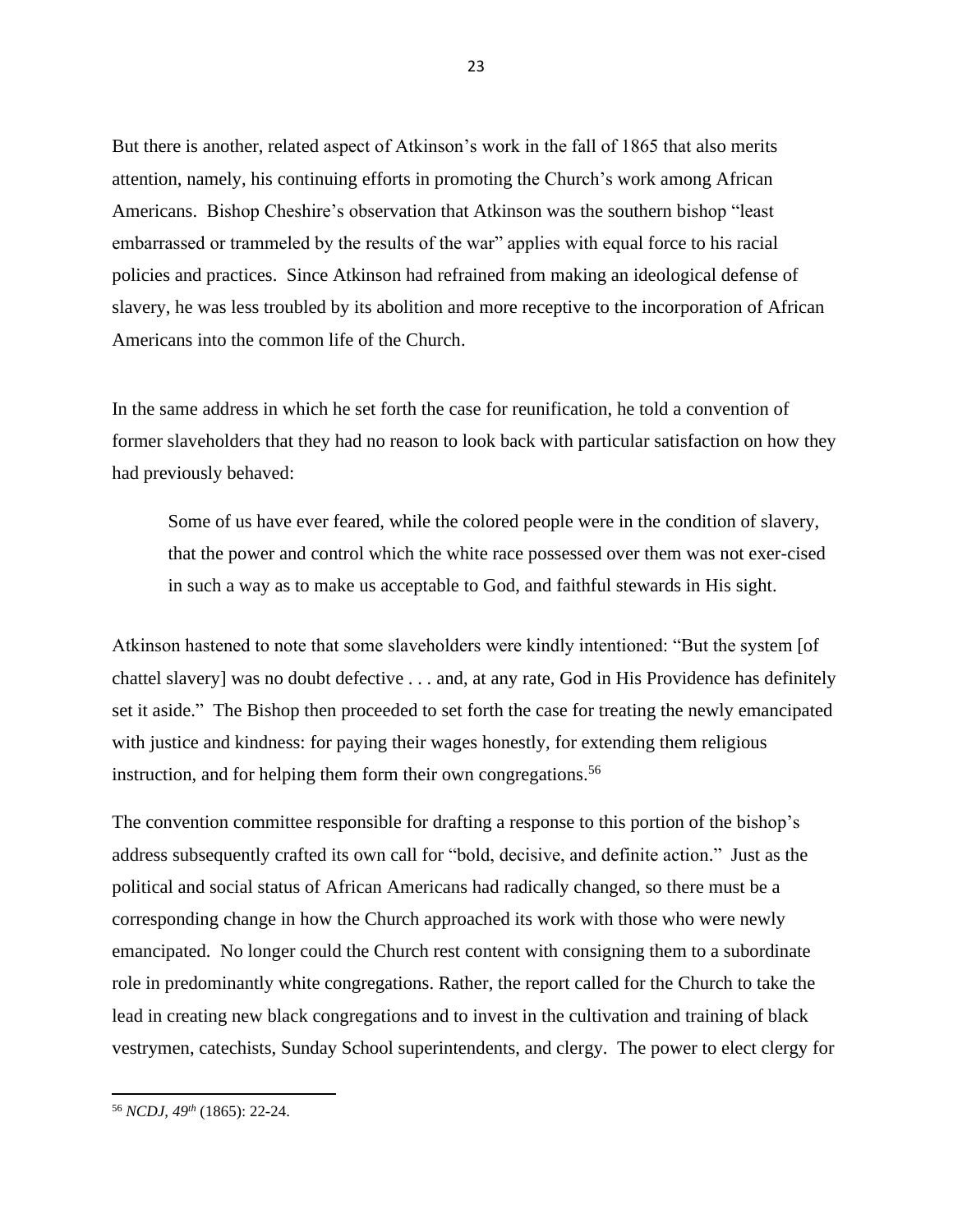black congregations should reside with their own vestries, and the black clergy of the Episcopal Church should be welcomed to serve in North Carolina. To the committee, the very nature of the Church itself compelled such a response: "As we believe the Church to be Apostolic and Catholic, we feel bound to do all within our power to convey its holy teachings as rapidly and as potently as possible, to every soul committed to our care, whether its casket be Anglican or African."<sup>57</sup>

Just as Atkinson believed that urgent action was required in the matter of reunification, so he likewise believed that urgent action was called for in how the Church addressed the change in status of African Americans. And having garnered the backing of his own diocese for both of these initiatives, he went to general convention to work for their joint implementation. Atkinson and Lay were seated in the House of Bishops on October 4, 1865. The very next day, Atkinson was appointed to a special committee of the Board of Missions to consider the Church's response to the freedmen of the South. The following week, the committee made its report, calling for the creation of the "Protestant Episcopal Freedman's Commission," a recommendation which was unanimously adopted.<sup>58</sup> The Commission, once formed, took due notice of the position North Carolina had adopted with respect to "the education and elevation of the freedmen," republishing the 1865 North Carolina convention report in its entirety under the heading, "Southern Men as Co-Workers: North Carolina Council and the Freedmen."<sup>59</sup>

After returning to North Carolina, Atkinson quickly set about forging a strong working relationship between his diocese and the Freedman's Commission. Within months, a school had been opened in New Bern, with two teachers and 140 students, and plans were underway to establish a church as well. One of the teachers, Harriet A. Chapin, concluded her report to the Commission, with the following observation: "Bishop Atkinson is anxious this work should succeed in Newbern. He says it will have a great deal of influence in the whole State. If it is

<sup>57</sup> *NCDJ, 49th* (1865): 36-38.

<sup>58</sup> *Protestant Episcopal Freedman's Commission: Occasional Paper, January, 1866.* (Boston, 1866) Transcribed by Wayne Kempton and posted to Project Canterbury, 2010. 1, 2. For an overview of the work of the Freedman's Commission, see H. Peers Brewer, "The Protestant Episcopal Freedman's Commission, 1865-1878," *The Historical Magazine of the Protestant Episcopal Church* Vol. XXVI, No. 4, (December, 1957), 361-380.

<sup>59</sup> *Protestant Episcopal Freedman's Commission: Occasional Paper, January, 1866.* Appendix G.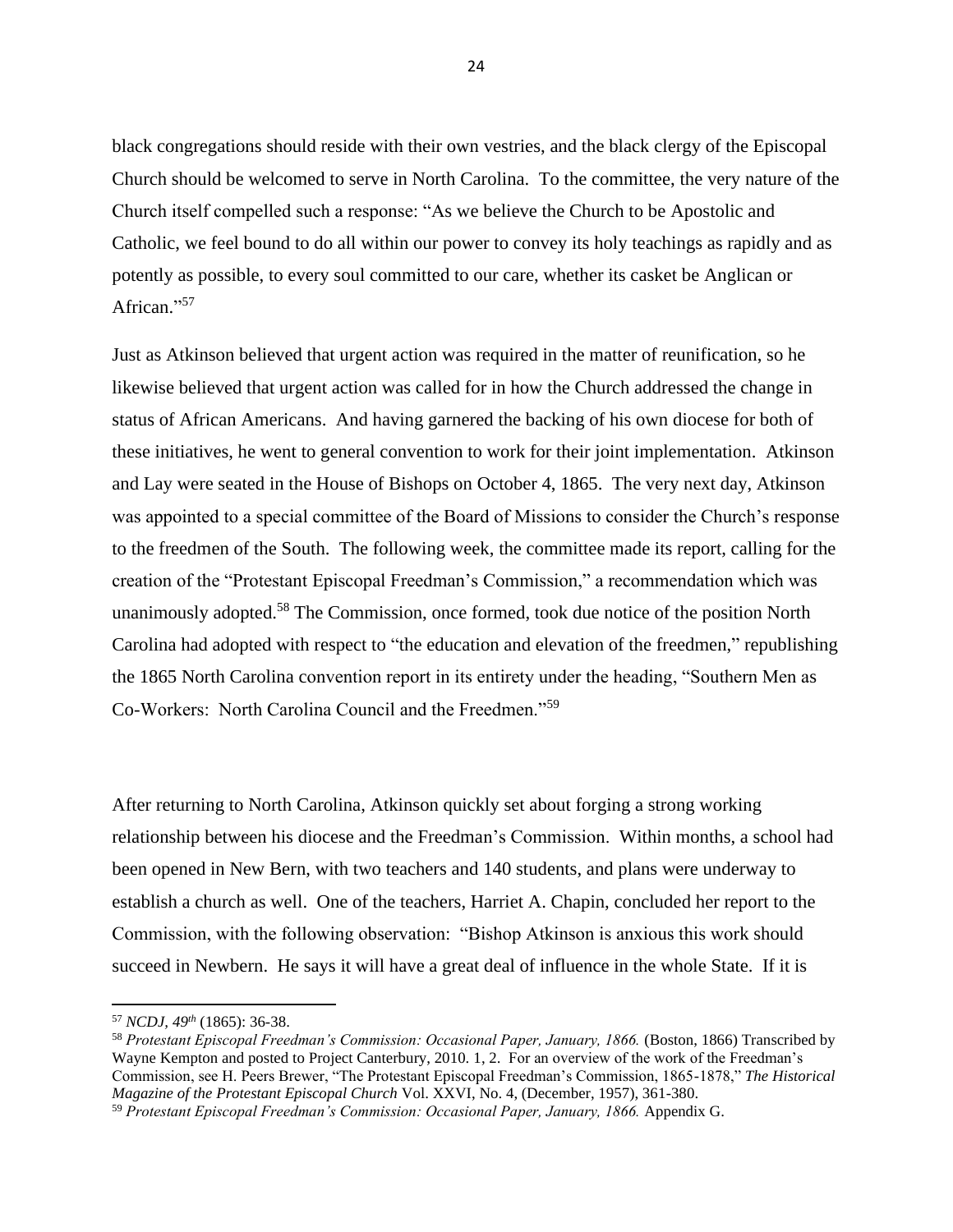successful other clergymen will be encouraged to attempt the same in parishes where they are not willing to attempt it now."<sup>60</sup> Miss Chapin's remarks are significant for two reasons: they underscore Atkinson's investment in this work and they reveal Atkinson's appreciation for the challenge of implementing it. Because Atkinson knew that making a good beginning and demonstrating the effectiveness of this work was critically important, he chose a community where he thought the prospects of success were excellent.

In keeping with Atkinson's strategy, it is not surprising to learn that the second freedmen's school created under the commission's auspices would be in the Bishop's hometown of Wilmington. At the bishop's insistence, St. Paul's Church, closed since 1862, reopened, but now as home to a mission school and a black congregation. By the time the diocesan convention gathered in May 1866, Deacon-in-charge Richard Jones reported 10 baptisms, 14 confirmations, and 39 communicants—along with a school of more than 200 children.<sup>61</sup>

Why did Atkinson now choose to pursue a strategy of creating a separate black congregation at St. Paul's, instead of re-instituting the antebellum bi-racial congregation? He spelled out the rationale in his 1866 diocesan convention address: the education of the freedmen must now be a mission priority, requiring targeted support and the application of resources devoted exclusively to this goal. Moreover, Atkinson was convinced that if the Church was to be successful in this endeavor, it would need to make provision for African Americans to enter the ordained ministry of the Church. For Atkinson, this was simply another instance of his long-standing position on the indispensability of native clergy for any missionary endeavor to an underserved population. Without black clergy, there could be no effective ministry to African-Americans. And so, he asked rhetorically, "Is it to be endured that a Church which claims to be the Catholic and Apostolic Church in North Carolina, shall systematically refuse to do anything for the religious welfare of one-third of the people of North Carolina? . . . I hope the Convention at its present meeting will take some steps toward inaugurating a system of preparation of colored Ministers

<sup>60</sup> *The Spirit of Missions,* Vol. 31(1866), 164.

 $61$  *NCDJ* 50<sup>th</sup> (1866): 42.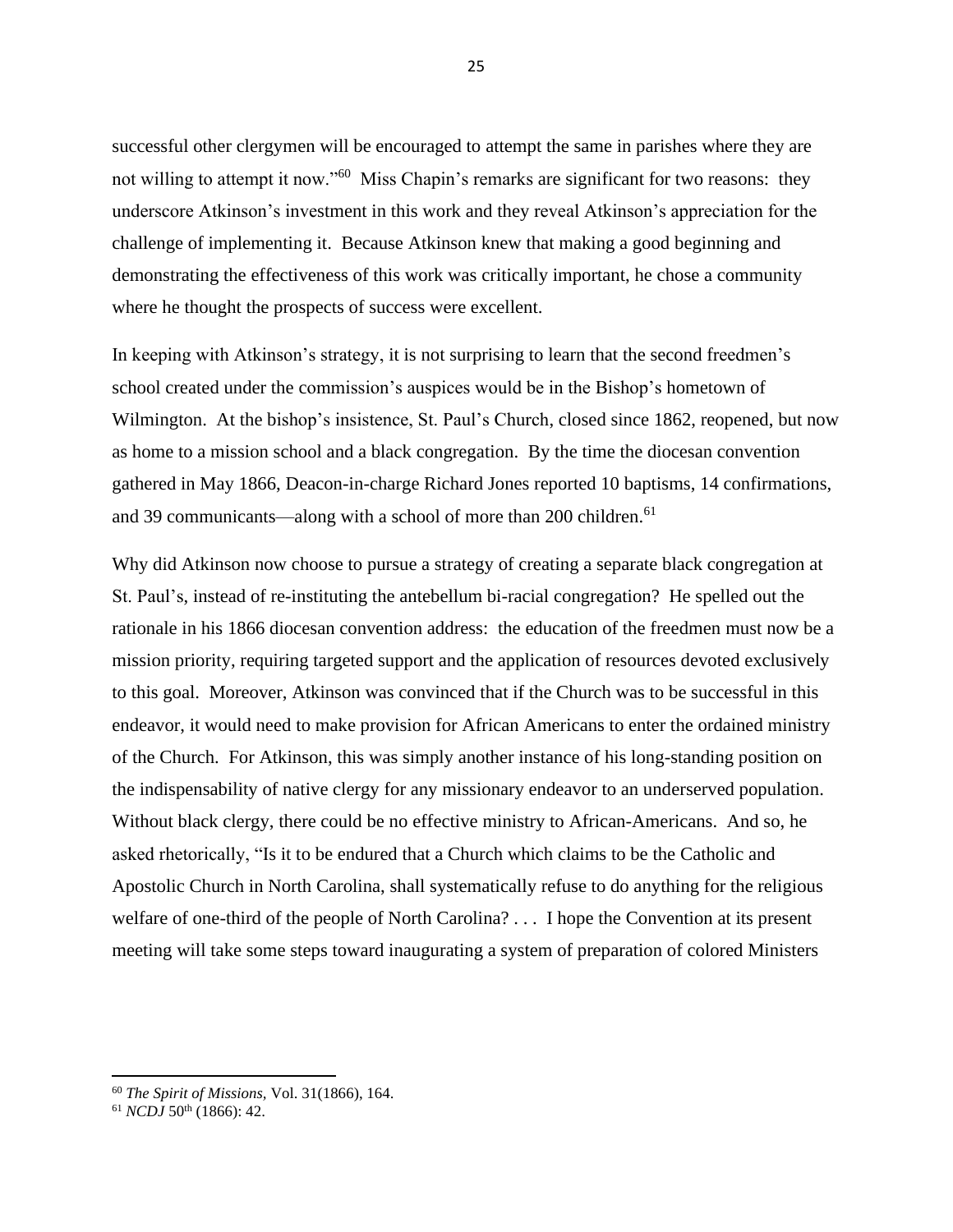for the colored people."<sup>62</sup> What Atkinson clearly knew, but did not make explicit, was that blacks would abandon the Episcopal Church entirely if such provisions were not made.

In partial fulfillment of his call for the Church in North Carolina to cultivate and educate black leadership, the Bishop worked actively to see to the establishment of St. Augustine's School in Raleigh, North Carolina. Once again, Atkinson was operating in close conjunction with the national Church's Freedman's Commission, under whose auspices the school was organized and funded. But it was Atkinson who enlisted ten North Carolina Episcopalians, five clergymen and five laymen, to serve with him as the Incorporators, or trustees, of the new institution. And it was the trustees who, in turn, prevailed upon the executive in charge of the commission, the Rev. Dr. Brinton Smith, to leave his national post and become the president of the nascent institution when it opened its doors in January 1868.<sup>63</sup> In underscoring the significance of St. Augustine's in the overall strategy of the Freedmen's Commission, the Commission cited Atkinson for corroboration:

The Committee have felt for some time that it was essential to the permanent success of their work that persons of color, of both sexes, should be trained as teachers, and thus become centers of influence . . . . On this subject Bishop Atkinson thus writes: "In order that the education of the Freedmen at the South shall be general and effective, it must, to a great extent, be conducted by teachers of their own color. . . . In this point of view, a Normal School seems to be altogether indispensable to the effectual accomplishment of the good work on which the Church has entered."<sup>64</sup>

Both Atkinson and the Commission recognized that no amount of direct assistance to the newlyemancipated could compensate for a lack of investment in blacks themselves, as clergy and as teachers. Moreover, they knew that support for work with the freedmen might soon wane, and that evidence of indifference to their plight, in the North as well as the South, was already becoming apparent. Thus, they worked quickly and collaboratively to see St. Augustine's

<sup>62</sup> *NCDJ* 50th (1866): 18,19.

<sup>63</sup> *The Spirit of Missions,* vol. 32 (1867), 817,818. See also Thelma Johnson Roundtree, *Strengthening Ties that Bind: A History of Saint Augustine's College,* (Raleigh, 2002), 3-8. The work of founding St. Augustine's also benefitted from the support of the national Freedman's Bureau, which supplied the first building and furniture for the school. See *The Spirit of Missions,* vol. 34 (1869), 190.

<sup>64</sup> *The Spirit of Missions,* vol. 32 (1867), 823.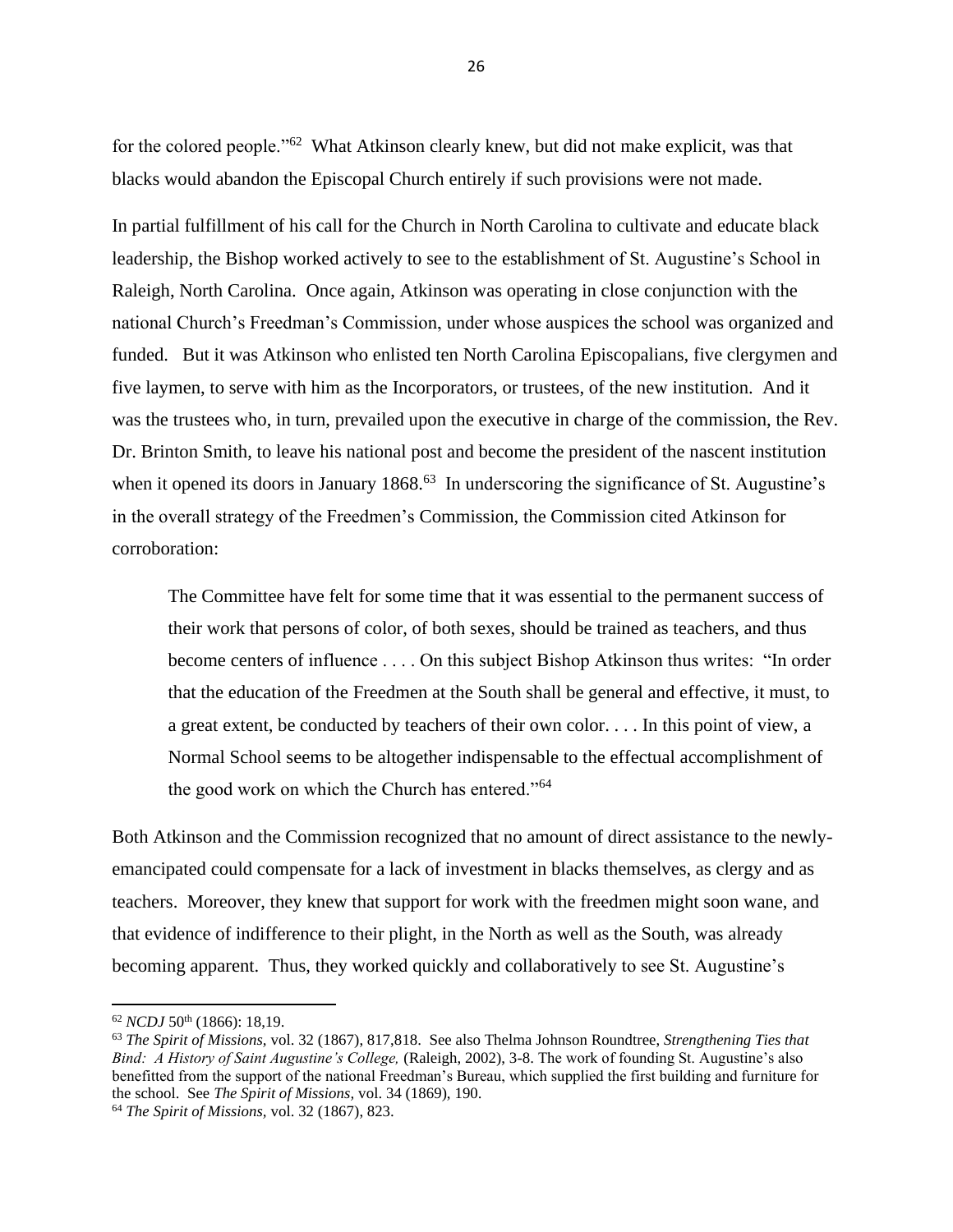School established, and made immediate plans to provide training for black clergy as well as teachers.<sup>65</sup>

Equally significant was Atkinson's commitment to accepting black clergy and congregations into union with his diocesan convention—a conviction he shared with William Augustus Muhlenberg, among others. In the years following the Civil War, this proved to be a deeply contentious matter throughout the south, nowhere more painful to witness than in the 1876 rejection of St. Mark's, Charleston, by the Diocese of South Carolina.<sup>66</sup> But in North Carolina, no issue was ever publicly made of clergy serving black congregations being entitled to seats in convention, albeit Atkinson was challenged by a member of the standing committee over whether to give the same endorsement to black candidates for ordination as to whites.<sup>67</sup> Nevertheless, the Bishop was able to carry the day: black clergy were given seat and voice in convention, and when it was time for St. Mark's, Wilmington, the successor black congregation to St. Paul's, to apply for union with convention in 1873, the congregation received unanimous acceptance.<sup>68</sup> In this regard, North Carolina stood alone among southern dioceses and among the predominantly white denominations of the state.<sup>69</sup>

This record on behalf of ministry with African Americans in the years following the Civil War reflects the personal investment Atkinson was willing to make to further what he saw as the

<sup>65</sup> See the reports of J. Brinton Smith in the *Spirit of Missions*, Vol. 33 (1868), 320-322; Vol. 34 (1869), 190, 191. <sup>66</sup> T. Felder Dorn, *Challenges on the Emmaus Road: Episcopal Bishops Confront Slavery, Civil War, and Emancipation,* (Columbia, 2013), 405; George F. Bragg, *"The Whittingham Canon:" The Birth and History of the Missionary District Plan,* (Baltimore, n.d.), 4, 5.

<sup>67</sup> *NCDJ 54th* (1870): 13, 14.

<sup>&</sup>lt;sup>68</sup> "Since my last report the congregation of St. Mark's Parish has applied for admission into union with the Diocesan Convention, and has been, I am happy to say, admitted by unanimous vote." C.O.Brady, Rector. *NCDJ 57th* (1873): 56, 57.

<sup>69</sup> George Freeman Bragg numbered Bishop Atkinson among the "militant minority" of white men and women who "lost no opportunity to work for the best interest of all, black and white, and such have co-operated in preserving to the Church 'an open door' to the colored race." Of Atkinson, he wrote: "Bishop Atkinson . . . ere the smoke of Civil War had cleared came bravely forward in North Carolina, battling in the face of hard, bitter and unrelenting prejudice, established St. Augustine's College for the education of the colored race, organized colored parishes and had them admitted into union with his diocesan convention. And when the Standing Committee refused to pass the papers of a colored candidate for holy orders, invited two 'Yankee' Negro priests from the North to come into his diocese and admitted them to full privileges in his convention. Other Southern Bishops labored earnestly to do the same thing, but could not." George Freeman Bragg, Jr. "The Episcopal Church and the Negro Race," *Historical Magazine of the Protestant Episcopal Church,* Vol. IV, No. 1, (March, 1935), 50, 51. The favorable comparison of the Episcopal Church in North Carolina with the efforts of Presbyterians, Baptists, and Methodists is made by Roberta Sue Alexander, *North Carolina Faces the Freedmen: Race Relations During Presidential Reconstruction, 1865-1867* (Durham, 1985), 67-75.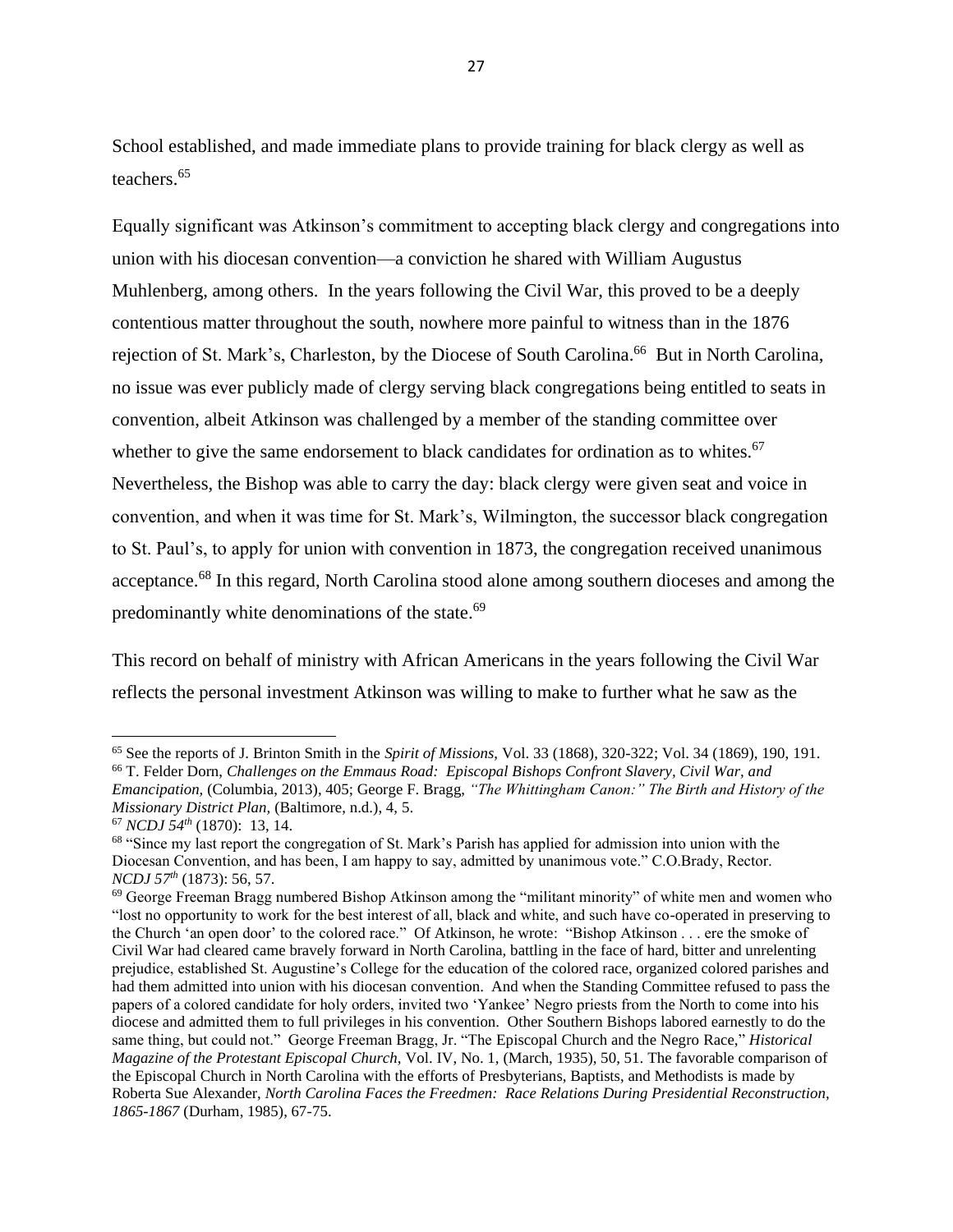Church's mission. At Grace Church, Baltimore, at St. Paul's, Wilmington, both before and after the Civil War, and then in the establishment of St. Augustine's School, Atkinson repeatedly demonstrated his willingness to work persistently for objectives he deemed important, mobilizing resources and seeking collaborative alliances. And he brought a similar determination to his work on behalf of church reunification.

It is important to grasp the underlying theological coherence of all these efforts. They all reflected Atkinson's long-standing core convictions about the nature of the Church and its claims to unity, apostolicity, and catholicity.<sup>70</sup> He worked to insure that these marks of the Church were made manifest in its life and work; he wanted his fellow Episcopalians to honor these convictions and act upon them in principled ways. Thus in challenging the Church to fulfill its responsibilities to the freedmen, Atkinson called attention to the distinctive opportunity and obligation provided by the manifest unity of the church. Preaching before a congregation in Washington, D.C., in June 1868, Atkinson described the urgent need for freedmen schools and reminded his hearers of why the Episcopal Church should be in the forefront of those responding to this need. He concluded his appeal with these words:

And the coloured man is imprest, as the whole nation is imprest by the unity of the Church. He sees it the same from Maine to Texas from North Carolina to California. He sees his former master & his Northern friend reuniting in efforts for his improvement, while elsewhere he sees men of the same religious communion, separated by particular antipathies, & traducing & reviling one another, more than ever men of the world permit to themselves. Now will the Church do this great work for which she is so well adapted?<sup>71</sup>

 $70$  George Freeman Bragg recognized the underlying theological rationale for Atkinson's efforts and how it imparted a distinctive character: "At the very close of the Civil War, in the year 1865, the late Bishop Atkinson of North Carolina had promptly laid down, and insisted up, the Catholic ideal, with respect to the diocese over which he presided. His position was both original and unique. His was the first and only Southern Diocesan Convention which took such [a] position." Bragg,*"The Whittingham Canon,"* 5.

<sup>71</sup> Thomas Atkinson, "Sermon Preached at the Church of the Ascension, Washington, D.C. on June 7, 1868," 28. Unpublished manuscript in the Archives of the Episcopal Diocese of Maryland. Atkinson evidently gave a version of this same sermon in May, 1868 at the meeting of the Board of Missions in Hartford, CT. That sermon is summarized in an account of the meeting published in the *Spirit of Missions,* vol. 33 (1868), 536-538.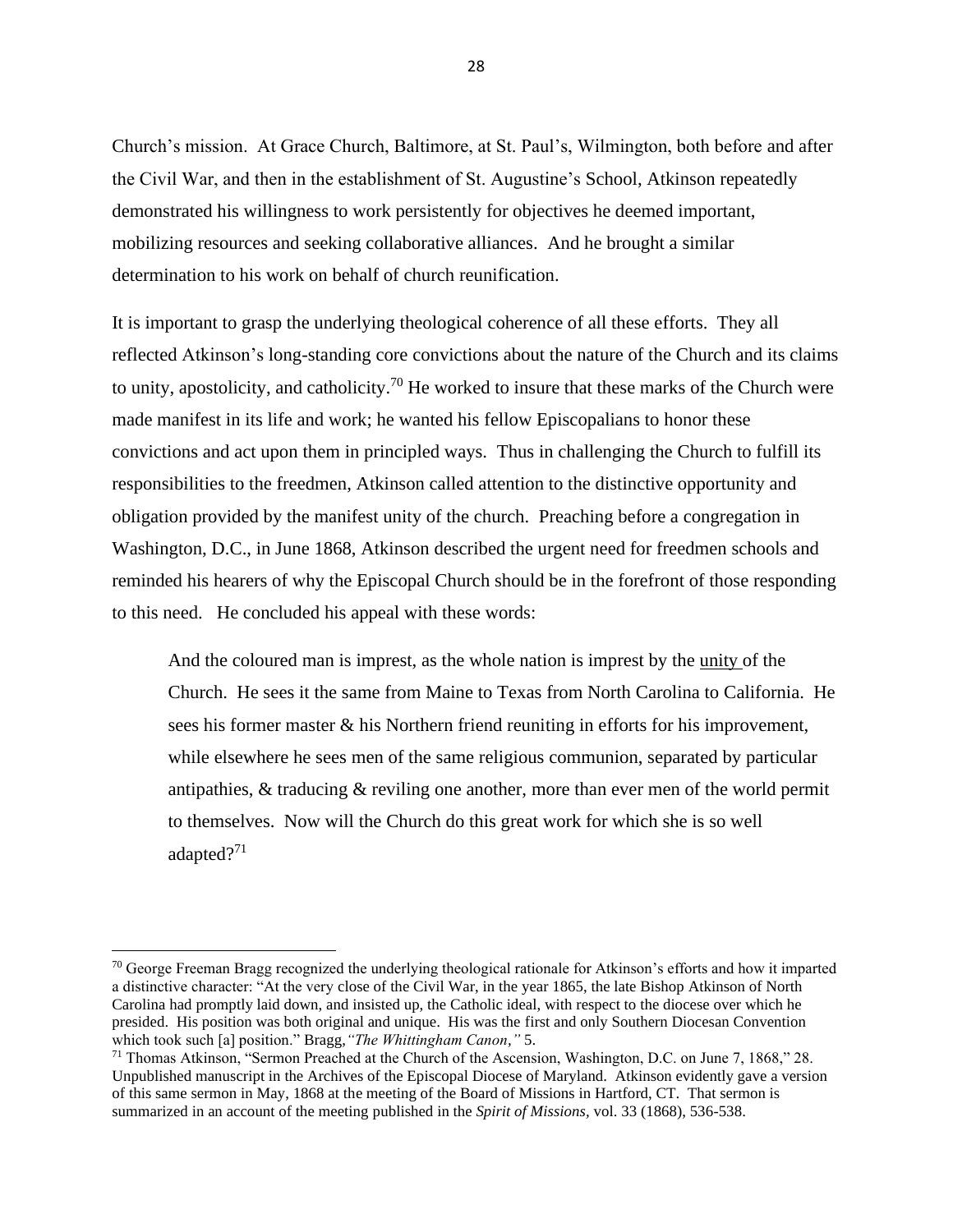For Atkinson, then, the reunification of the Church was bound up with furthering the Church's mission and making a credible, common witness on behalf of the most vulnerable members of society.

But the Episcopal Church reunited after the Civil War only to nearly divide itself in two over matters of ritual. The period from 1866-1874 marked the height of controversy in the Episcopal Church over ritual, and Atkinson's position within that controversy is worth noting. Atkinson initially took a moderate stance; in 1866 he refused to join twenty-eight of his fellow bishops in condemning certain contested practices such as the use of altar candles, reverences to the altar, and Eucharistic vestments. As the controversy wore on, Atkinson made clear his long-standing anti-Roman bias and took a firm stance against the practice of saying private confession to a priest before taking communion. The North Carolina bishop, like many bishops of the American Episcopal Church, remained wedded to an earlier stage of high church development which continued to value the Reformation and draw at least some firm points of contrast between Rome and Canterbury.<sup>72</sup>

Atkinson's commitment to a high church ecclesiology, while certainly not embracing full-blown Anglo-Catholicism, is still well worth appreciating for its moral and social implications. Atkinson spoke unambiguously about the need for the Church to remain catholic, by which he meant that the Church could never permit itself to rest content with embracing only one segment or class of society. And this became the bedrock of his insistence that the Church seek to minister to and incorporate African Americans.

The Episcopal Church in North Carolina, like the state and much of the nation, did not always make good on these principles. Atkinson himself was given to contrasting the ministrations of

<sup>72</sup> On the 1866 *Declaration* signed by 28 bishops, see DeMille, *The Catholic Movement in the Episcopal Church,*  113. Atkinson explained his own position on ritualism in his 1867 address to the North Carolina diocesan convention, including his own reasons for not signing the *Declaration*: *NCDJ 51st* (1867): 25-27. Atkinson's anti-Roman sentiments are clearly on display in his 1870 convention address: *NCDJ 54th* (1870): 28, 29, and in his 1874 "Charge to the Clergy on the subject of Sacramental Confession." *NCDJ 58th* (1874): Appendix C (printed with the Journal but separately paginated).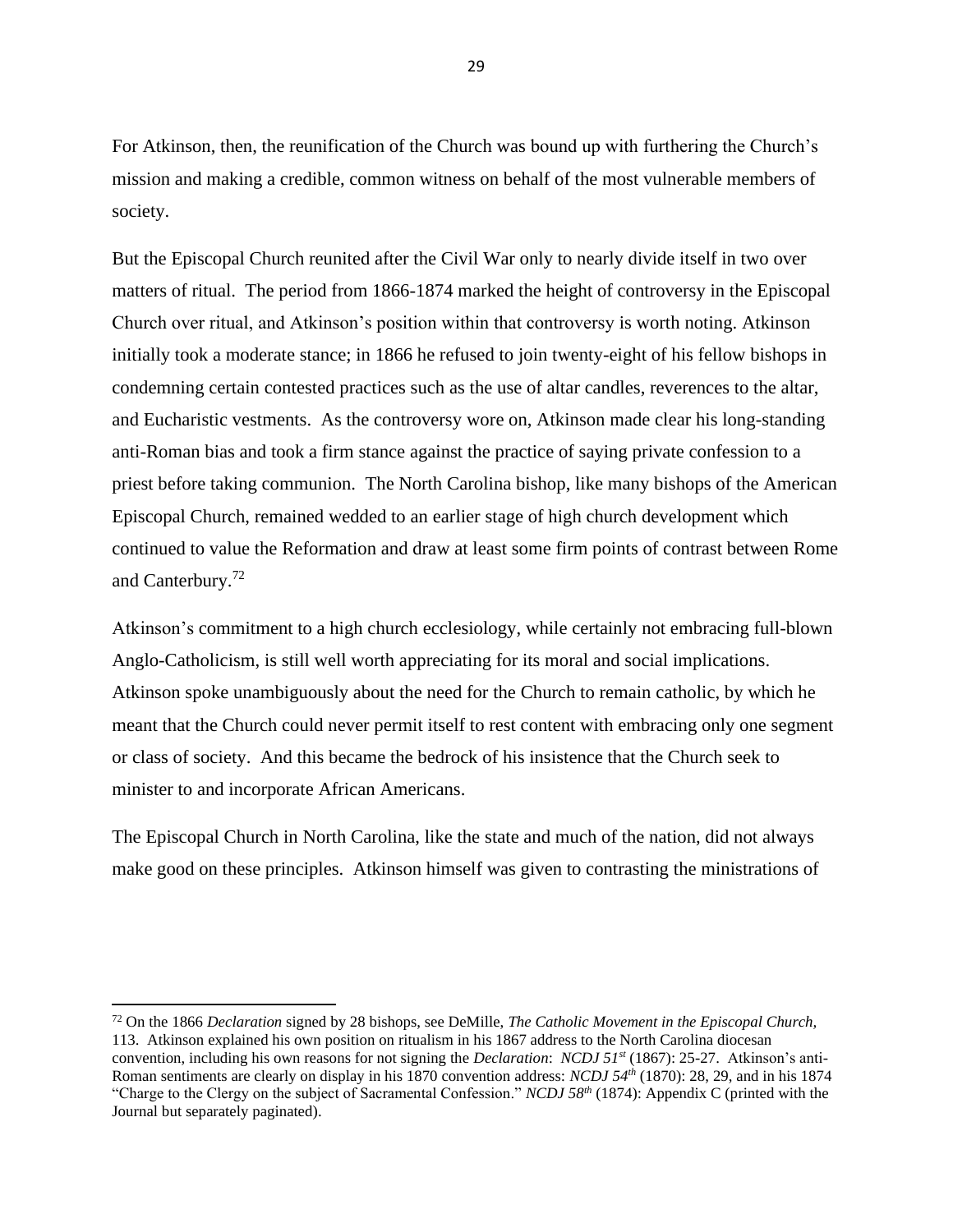the Episcopal Church with the "ignorant teachers of their own race" which African Americans evidently preferred, comments which reflect a persistent paternalistic and patronizing bias.<sup>73</sup>

Nevertheless, the abiding value of Atkinson's appeal to the Church's catholicity can be seen in an incident which occurred at the close of the Bishop's life. Atkinson died in early January 1881. Shortly thereafter, the vestry of St. Paul's, Winston, North Carolina, became the first predominantly white congregation to elect a black man as part of its delegation to diocesan convention. An editorial ran in the diocesan newspaper, *The Church Messenger,* entitled "A good Catholic example."

A case worthy of record and of high commendation has just occurred in St. Paul's Parish, Winston, NC showing the triumph of true Church principles over social prejudice. The vestry, in electing delegates to represent the parish in the approaching Convention of the Church in the diocese, unanimously chose a *colored man* of the congregation among the delegates, especially requesting that he would attend. The sight of colored men as delegates on the floor of the Convention is and has been for years familiar enough to us all in this diocese—thanks to the lofty Catholic position taken by Bishop Atkinson . . . . But these men have been representatives of congregations composed of people of their own race. This instance is the first on record, we are sure, in this diocese or in any southern diocese, perhaps in the whole country, in which a congregation composed almost exclusively of whites, and with a white vestry entirely, have offered to send a colored man to represent them in a Convention of the Church . . . .

The editorial went on to praise the vestry for "breaking loose from the thralldom of social pressure" and concluded by reminding readers that "Catholic Truth" demands that "no difference

<sup>&</sup>lt;sup>73</sup> T. Felder Dorn has aptly characterized Atkinson's report to the General Convention of 1871 in which the quoted remarks appear: "The 1871 report to General Convention acknowledged the reality that the freed people in North Carolina generally were not responding to overtures from the Episcopal Church. The harsh language, however, seemed to reflect disappointment, if not some bitterness, at being rejected by the bulk of the black population. Attributing the rejection largely to the 'guidance of ignorant teachers' was a generalization that ignored the complex reasons for that rejection, including both white paternalism and the variety of religious options being chosen by black individuals." *Challenges on the Emmaus Road: Episcopal Bishops Confront Slavery, Civil War, and Emancipation,* 412, 413.